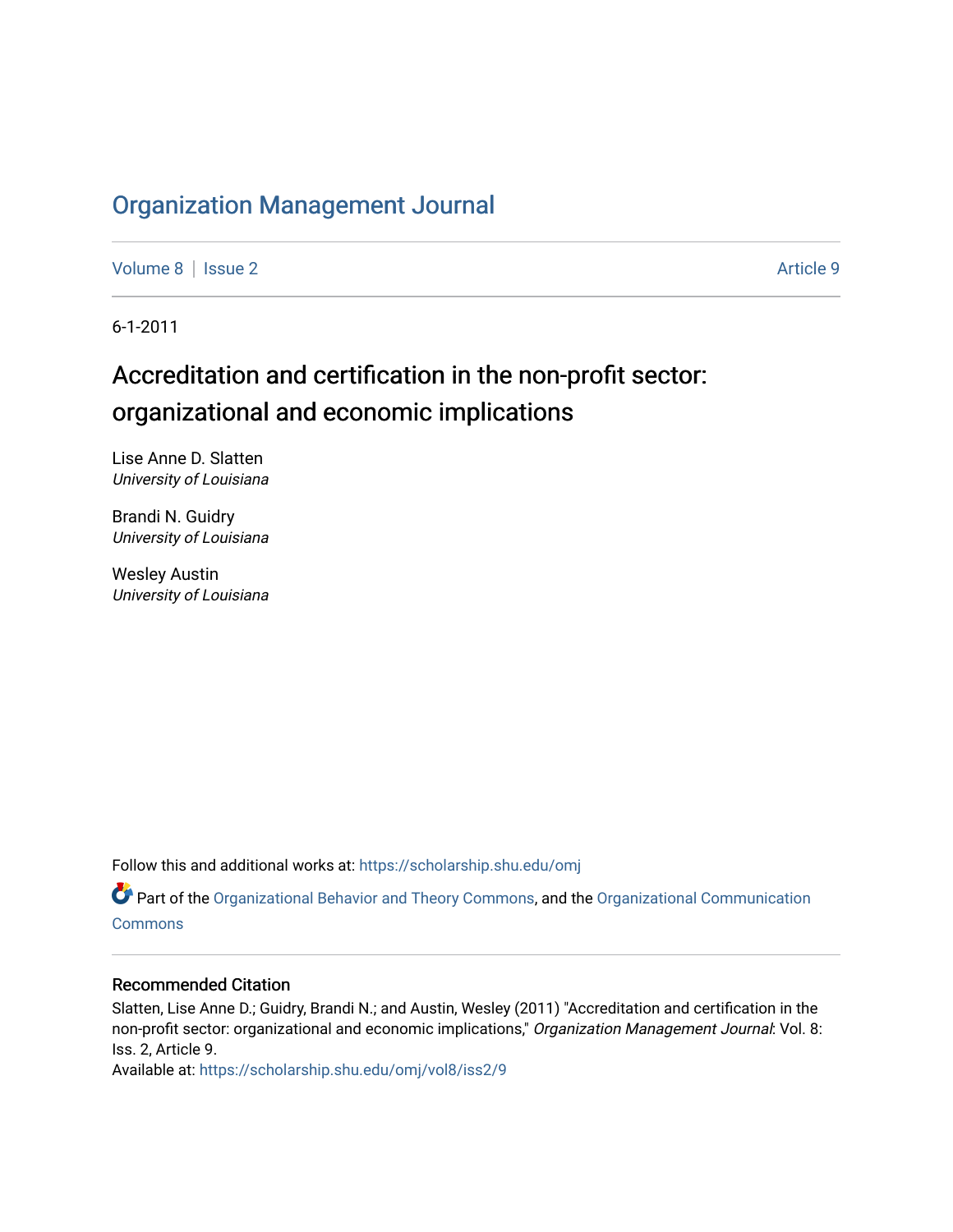Linking Theory & Practice

# Accreditation and certification in the non-profit sector: organizational and economic implications

Lise Anne D. Slatten<sup>1</sup>, Brandi N. Guidry<sup>2</sup> and Wesley Austin<sup>3</sup>

<sup>1</sup> Department of Management, B. I. Moody III College of Business Administration, University of Louisiana, Lafayette, LA, USA; <sup>2</sup> Department of Business Systems, Analysis, and Technology, B. I. Moody III College of Business Administration, University of Louisiana, Lafayette, LA, USA; <sup>3</sup>Department of Economics and Finance, B. I. Moody III College of Business Administration, University of Louisiana, Lafayette, Louisiana, USA

#### Correspondence:

Lise Anne D. Slatten, Department of Management, B. I. Moody III College of Business Administration, University of Louisiana at Lafayette, Post Office Box 43570, Lafayette, LA 70504, USA. Tel: (337) 482-1184; Fax: (337) 482-5898; E-mail: las3678@louisiana.edu



Organization Management Journal

#### Abstract

The non-profit sector of the US economy is a special class of entities with an expansive array of organizations and activities dedicated to the common good and well-being of others. Even though this sector has constructed creative and forward thinking initiatives, obstacles remain which interfere with the accomplishment of significant achievements. In order to stay competitive, non-profit organizations are constantly assessing their current capacity to deliver unique needed services. Today, many umbrella associations of non-profits have implemented accreditation and certification programs intended to improve organizational contribution to member organizations. Throughout the sector, non-profit organizations are now seeking to become more ethical, accountable and credible in the eyes of stakeholders. Guided by institutional and agency theories, the research reported herein is designed to offer preliminary insights regarding the organizational and economic implications of pursuing accreditation. Technological enhancements in this context are also examined.

Organization Management Journal (2011) 8, 112–127. doi:10.1057/omj.2011.17

Keywords: non-profit organizations; accreditation; accountability; institutional theory; agency theory

#### Introduction

Today, the non-profit sector is a special class of entities dedicated primarily to mobilizing others to fulfill many social and community needs. Non-profits include an expansive variety of organizations and their activities – churches, domestic abuse shelters, art museums, colleges and universities, healthcare organizations, day care centers, elderly service programs, after-school basketball leagues and environmental protection societies. Owing to accelerating social problems and economic challenges, what once could be handled through a combination of self-reliance, neighborliness and family ties, now requires a more structured response (Salamon, 1999). As a result, private and non-governmental institutions and organizations in the US have been designed to meet these challenges, serve the public, and enrich community life. Penn and Zalesne (2007: 231) assert in their book, Microtrends, that the nonprofit sector is maturing and now taking on "social problems that used to belong to government with the kind of innovation and discipline that used to belong to business."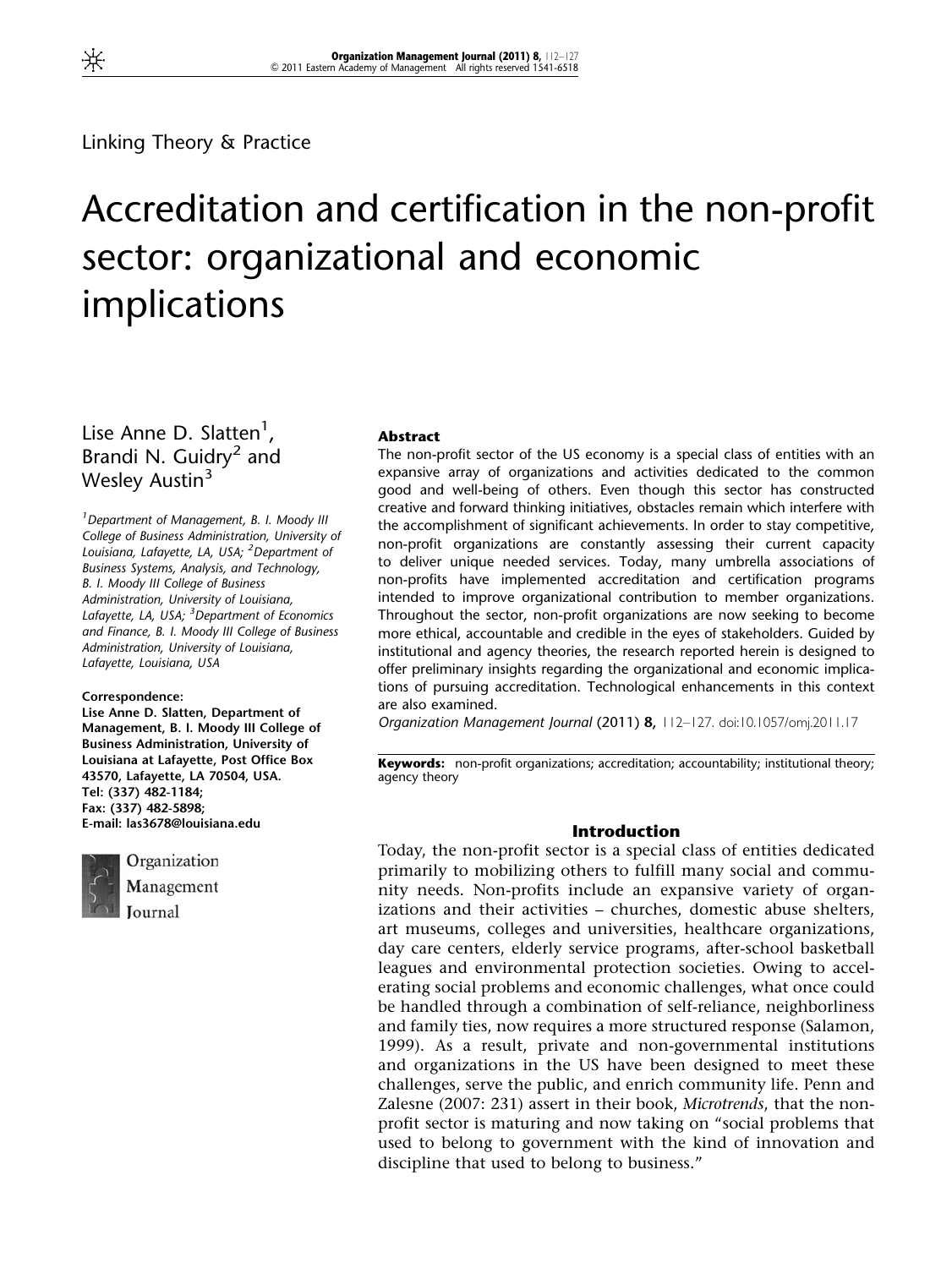Many in the non-profit sector are seeking ways to become more advanced in their work, have greater appeal to donors and preserve the public trust by managing for accountability. Stakeholders, such as funders and donors, are interested in evidence of the effectiveness and efficiency achieved by incorporating the use of more for-profit business-like practices. At the same time, volunteer leaders and non-profit staff members are seeking ways to better define their impact and demonstrate their appropriate use of resources by implementing innovative management practices and accountability standards. Several beneficial tools are available to evaluate and measure institutional performance, including assessment exercises. While accreditation mechanisms have long been available, applied and even expected in industry (manufacturing and information technology), their application only recently has been found in non-profit organizations. The intent of these self-administered and externally peer-reviewed exercises is generalizable across sectors and is intended to help pinpoint areas for improvement, addition or change.

One of the most effective tools for non-profits to establish their differentiation on the basis of credibility and performance comes through a certification process. Today in the non-profit sector "certification" is a form of accreditation. The term "certification" has generally been associated with discussions relative to manufacturing quality standards (ISO 9000 Certification) whereby for-profit companies pursue certification to enhance their competitive position. Rao (1994) suggests that certification plays a critical role in generating legitimacy and favorable organizational reputations. The general emphasis is on quality and the pursuit of excellence in all aspects of business operations. On the other hand, "accreditation" is generally known as a process to scrutinize institutions and programs (Eaton, 2009). Accreditation, in some form, has been in existence in the US for more than 100 years, rising from concerns regarding public health and safety (Eaton, 2009). It adds value to society by assuring quality (just as in the case of "certification"), but also allows government the ability to determine responsible use of public funding and aids the private sector in decision making about financial and other types of support.

Accreditation typically demonstrates an organization's competency in a variety of important managerial and organizational domains that have become the established standards generated by members of that sector. It also assures that a neutral, external party has reviewed the quality of the programs and processes of the organization and found these to be satisfactory. Examples of such third parties include professional societies, ratings agencies, auditors, government regulators, credentialing bodies and other industry specific quality assurance and improvement organizations. In both certification and accreditation, standards must be met in order to receive a "seal of approval." For clarity, the preferred term generally used throughout this paper is "accreditation."

#### The situation today: challenges and opportunities

In recent years, and particularly since 1990, the media and press have had adequate opportunity to regularly report about the non-profit organizations whose executives have been declared guilty of misdeeds. Covenant House and United Cancer Council both made news when accounts of loans to board members from secret funds and excessive fees paid to fundraising consultants surfaced as feature stories and television station investigations (Chisolm, 1995). William Aramony, former United Way of America president, is an example of such a scandal with his misuse of funds in 1992. The steady stream of bad press and shift in public trust continued throughout the 1990s with reports of similar activities at other large well-known organizations. Unfortunately, many Americans can recall the daily news stories regarding the mishandling of millions of dollars in donations after the 2001 terrorist attacks on the Pentagon and the World Trade Center.

A similar situation was repeated yet again in January 2010, after the earthquake in Haiti. One week after the catastrophic event, the American Red Cross raised millions of dollars through their "Text HAITI to 90999" campaign. Using their cell phones, thousands of Americans pledged a total of US\$9 million to Haitian relief agencies (Mollenkamp, 2010). Press releases immediately following the campaign indicated that it would be months before any of the pledged money would actually reach the people and organizations in the area, as the funds transmission process would not go into effect until the cell phone users paid their phone bills. The money would then be sent to a third party that aggregated the donations to send to another gatekeeper-type organization such as a foundation in the area. Finally, a fraction of the money was then handed over to agencies, such as the Red Cross and UNICEF, months after the \$10 donation had been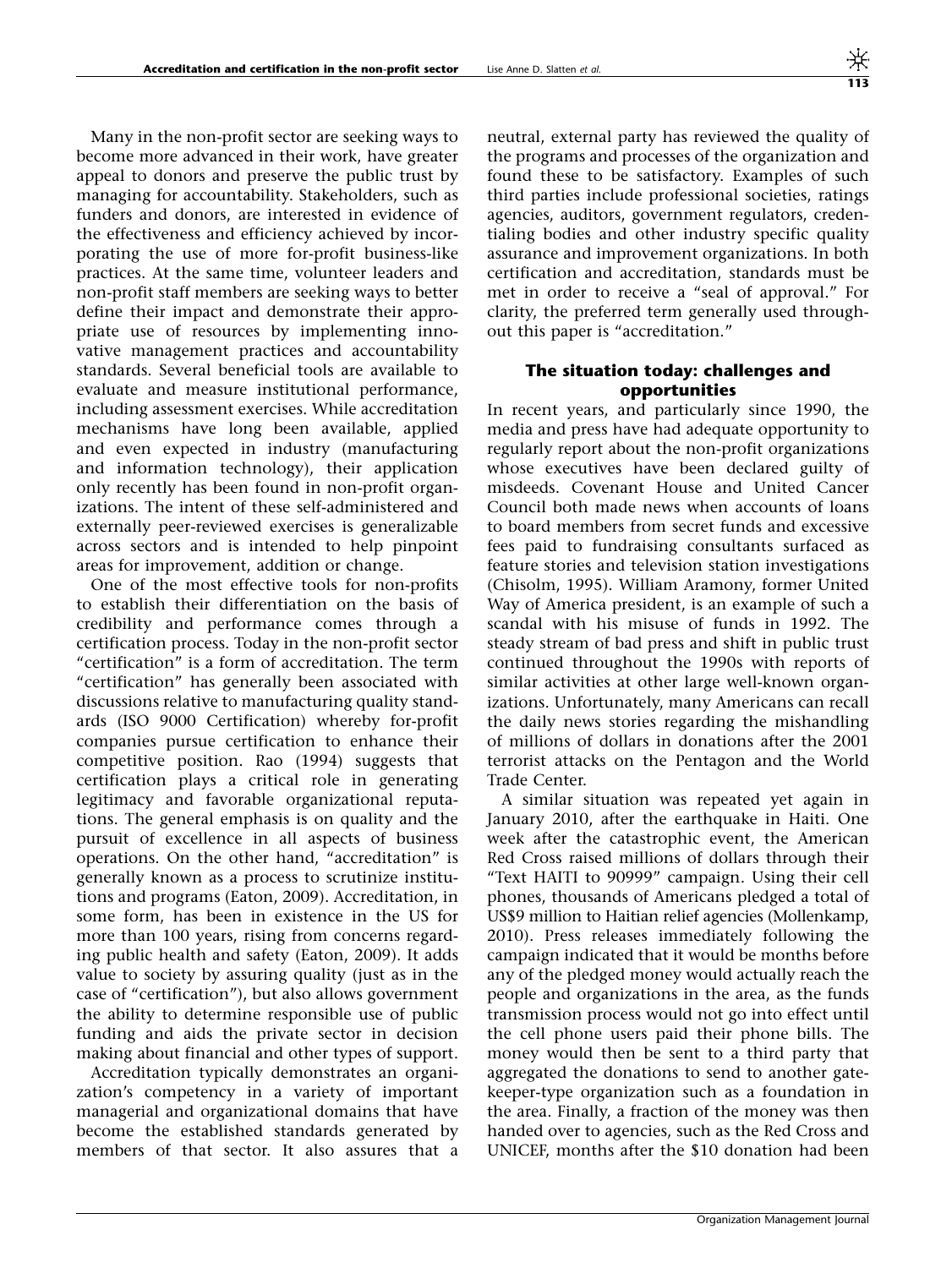contributed. Meanwhile, the critical days after the quake, in which medical supplies, food and water were needed to save injured victims, had long passed.

Changing business conditions, financial challenges and new demands for service delivery require an examination of current business practices in nonprofit organizations (Rojas, 2000). Efforts are needed to restore public trust in the overall effectiveness, efficiency and honorableness of the sector. Salamon (1999) and others have suggested that this will require a strengthening of the accountability mechanisms within the non-profit sector plus greater attention to the definition and measurement of non-profit organizations' results.

Government agencies and the public-at-large have shown concern about the capability and capacity of non-profit organizations to maintain high levels of accountability. Appropriate state and federal government regulations, combined with self-regulation within the non-profit sector, allow non-profit organizations to maintain both accountability and expected public trust that exist within this sector (Louisiana Association of Nonprofit Organizations, 2003). These programs often include components that would train organizations to overcome the recently well-publicized problems emanating from some non-profit organizations, provide incentives to improve their operations and increase confidence and comfort for the public in their contributions to, and participation in, non-profit organizations (Bailis and Sokatch, 2006).

Confidence in non-profits by stakeholders is a challenging situation. The climate of shaken public trust in the non-profit sector, misbehavior of those entrusted with the leadership of these organizations, and recent government interest in some form of regulation, have created an opportunity for action. The adoption of standards for ethical and accountable behavior may provide the solution. The non-profit sector may also find that it is better to address the issues of accountability and credibility by developing effective means to selfregulate, rather than become subject to government regulation. Adopting a set of uniform standards and credible means for organizations to become accredited may be a viable self-regulation alternative.

What are the theoretical perspectives underlying the study of accreditation? What are the organizational and economic implications of pursuing accreditation initiatives? The purpose of this research is to provide a lens through which non-profit organizations may examine these implications. The effective evaluation of these decisions is important on many levels within non-profit organizations. The information presented herein will offer some preliminary insights for executive directors and board members to facilitate their decisions regarding accreditation initiatives.

There are numerous current models where accreditation efforts may be effective in protecting the public trust and increasing donor confidence. Current trends indicate that the accreditation of non-profit organizations is gaining broader appeal within the sector. Education and healthcare institutions have long been self-regulating through accreditation. For instance, law schools are accredited by the American Bar Association, business schools by the Association to Advance Collegiate Schools of Business (AACSB) and healthcare organizations (including hospitals, nursing homes, healthcare networks and other service providers) by The Joint Commission on Accreditation of Healthcare Organizations (The Joint Commission) (Worth, 2009). This research will extend prior work by providing non-profit managers and other stakeholders with a better understanding about how organizational and economic decisions regarding accreditation may be more effectively evaluated.

# Theoretical context

When considering conceptual issues about accreditation in the non-profit sector, two theories are proposed. First, agency theory offers insights into how incentives and risks are operationalized. Second, institutional theory explores the relationship between institutions and interested parties, examining the goals and intentions of those individuals involved in shaping and developing the organization. Although these theories differ in their application, they are used here to generalize about the social, organizational and economic relationships discussed in this paper.

# Agency theory

A concept from agency theory holds that risksharing problems arise when cooperating parties have different attitudes toward risk (Eisenhardt, 1989a). Agency theory has been a cornerstone of organizational behavior research and seeks to address two main issues: (1) how conflict may arise between the principle (company) and its agents (managers); and (2) the difficulty and expense required to monitor the agent. Moreover, agency theory has been applied in a variety of settings, ranging from regulatory issues to individual-based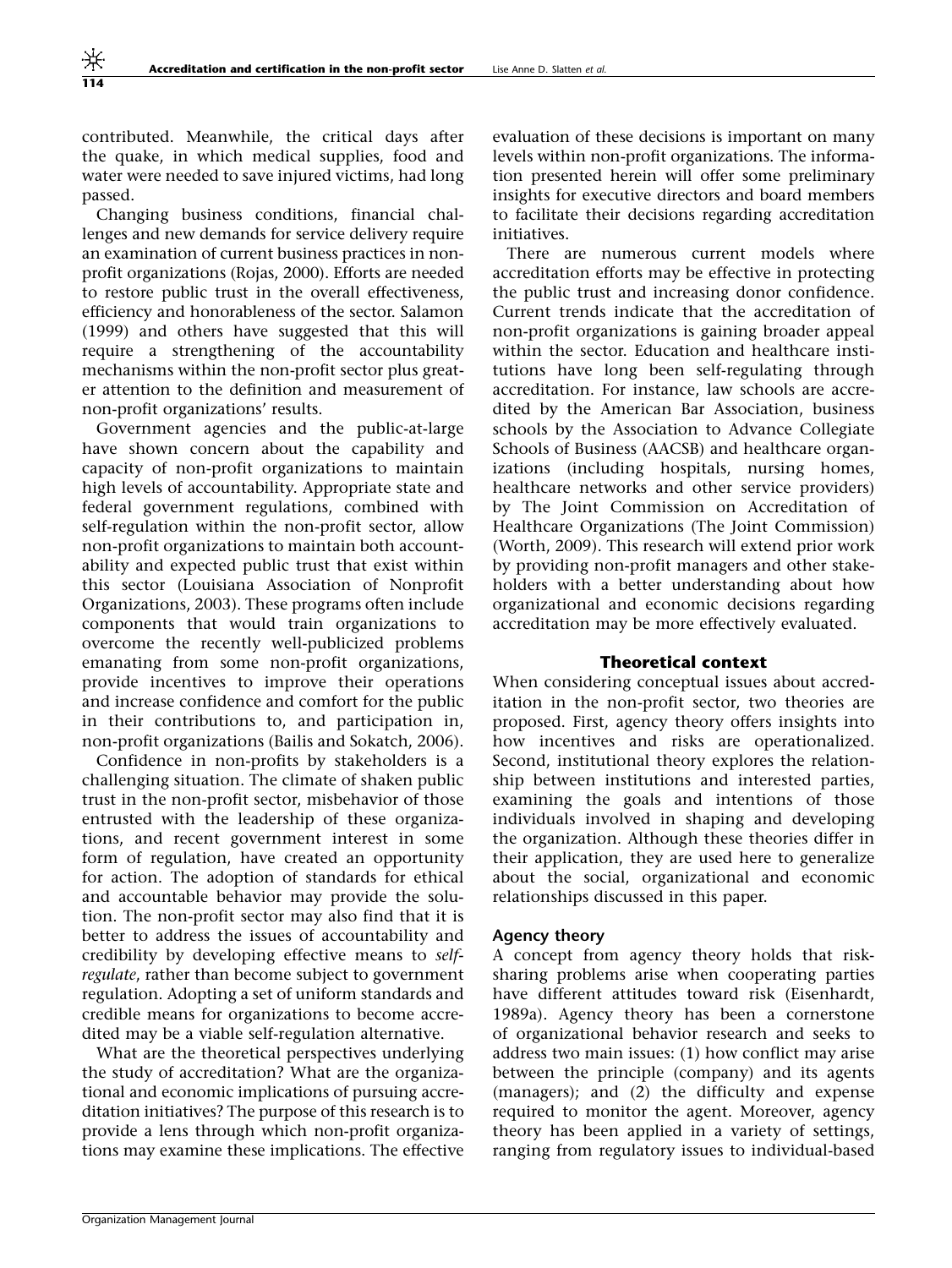contracts seeking to explain impression management, lying and other expressions of self-interest (Jensen and Meckling, 1976; Pfeffer, 1981; Perrow, 1986).

The "contract" between donors and charities rests in the implicit agreement that charities will strive to funnel as much of the individual donor's funds as possible to the cause the charity serves, which in turn suggests keeping overhead and administrative costs to a reasonable minimum. The agency problem emanates from the fact that donors have limited information about how funds are channeled and how much goes to "essential," and thus "legitimate," administrative costs. Non-profit managers can, therefore, raise their own compensation (and argue this is a legitimate, perhaps essential, administrative cost), which, in turn, lowers the benefits attributed to donors, all the while unbeknown to donors. Callen et al. (2003) find that the presence of major donors on non-profit boards tends to lower administrative expenses. In accordance with agency theory, information asymmetries are mitigated as donors themselves oversee non-profit operating budgets. Specifically, nonprofit managers have greater/more accurate information on budget items, such as salaries and travel funds, and are thus in a position to conceal allocation of funds. As donors serve on boards and obtain more information on operations, the risk of fund misallocation is mitigated. This result shows that agency theory applies quite well to the non-profit context.

When making donation decisions, donors may have to assume the risk that funds will not be appropriated in sufficient amounts to aid the cause of their choice. Therefore, more risk-averse donors are less apt to donate. However, the presence of accrediting agencies shifts donor risk. As stated previously, these agencies can obtain more information on non-profit budgets, again reducing the risk of fund non-transparency and misallocation.

Accreditation, in this context, offers a type of "insurance" that donated funds are allocated appropriately; therefore, the aforementioned riskaverse donors are more likely to donate. The accrediting agency has assumed the costs of monitoring the non-profit and the associated risk that the non-profit is not efficiently allocating funds. This, of course, assumes that the accrediting agency is performing adequate due diligence. It is also assumed that the more vigilant the accrediting body is in detecting wrongdoing, the more trust donors will place in organizations that have obtained accreditation.

The application of agency theory to large nonprofit organizations is well documented in the literature. For example, Knox et al. (2001) touch on the ability of agency theory to explain variations in efficiency between for-profit and non-profit nursing home facilities. As noted, property rights and transference are often difficult to identify in non-profits. Consequently, there is a reduced propensity to bear risk because future benefits are difficult to quantify. Hence, accreditation may be interpreted as an intangible asset that can be valued and transferred. For-profit facilities will attempt to maximize profits and maintain high quality. Non-profits attempt to increase the nursing home's prestige by increasing both quality and quantity of service.

#### Institutional theory

Institutional theory offers additional insight into why organizations may be interested in organizational assessment and accreditation programs. Early work on institutional theory was published by Meyer and Rowan nearly 30 years ago. Institutional theory defines organizations as "dramatic enactments of the rationalized myths pervading modern societies" (Meyer and Rowan, 1977: 346). Institutionalization is the process by which social procedures and processes "take on a rule-like" status. Institutional rules function as accepted myths that organizations adopt to gain legitimacy, garner resources, improve their stability and, thus, enhance their survival. In discussing the impact of institutional environments on organizations, Meyer and Rowan (1977: 349) contend that the use of external assessment criteria "can enable an organization to remain successful by social definition, buffering it from failure." They state further that rationalized institutions create myths of formal structure that shape organizations. In adopting external assessment criteria, organizations become sensitive to, and employ external criteria of, worth. More recently, such criteria would be known as organizational assessment and accreditation programs.

A new or more recent form of institutional theory, called neo-institutional theory, suggests that organizations with institutional beliefs may adopt practices, policies and institutional rules into their formal structure that are related to the activity of the organization (Powell and DiMaggio, 1991). Meyer and Rowan (1977) further contend that once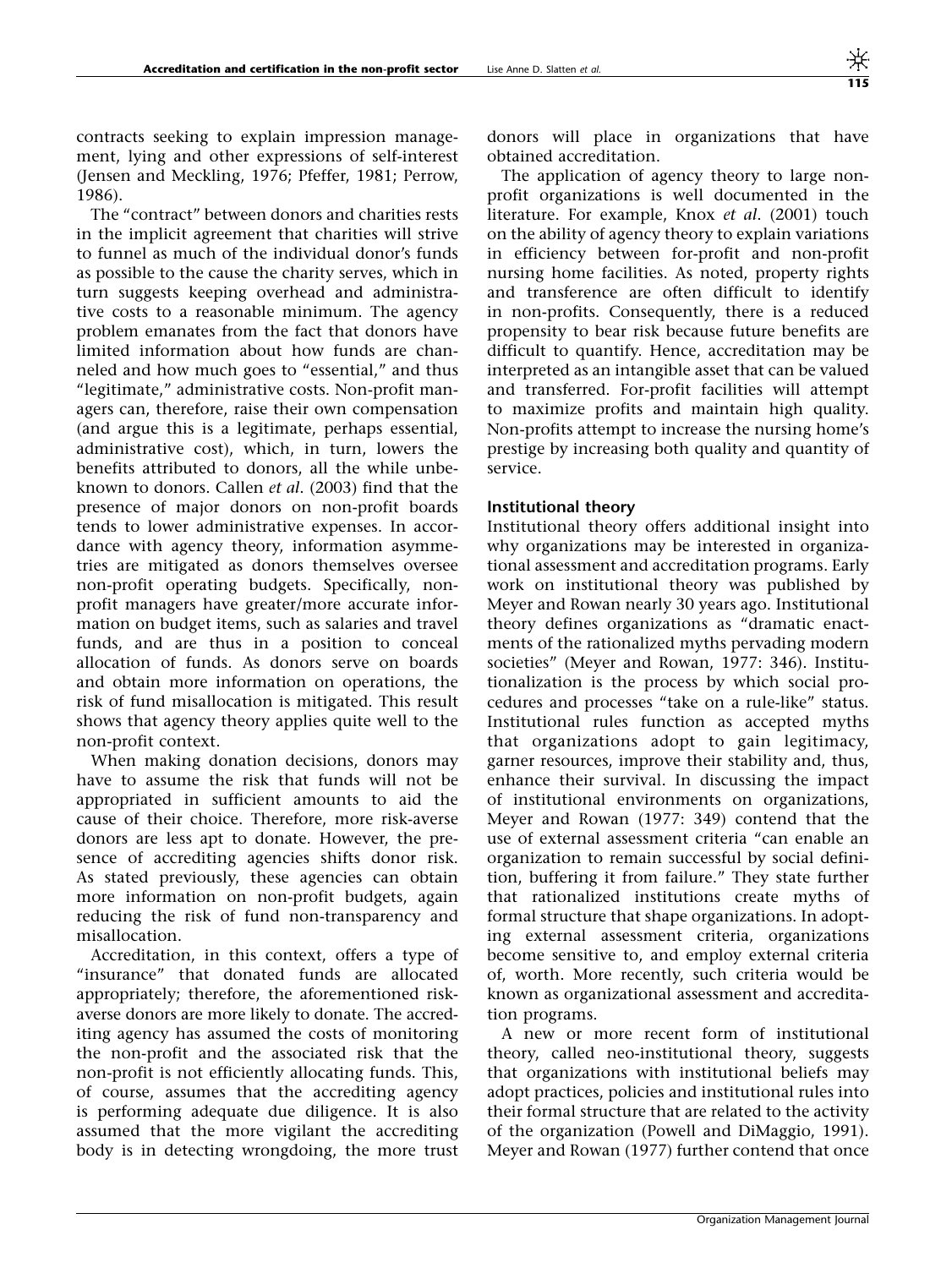the institutional environment is established, organizations become isomorphic, or similar in form, in order to maintain legitimacy. Formal and structured organizations adopt these rules, clarify that these are proper and adequate to attain certain end results, and thus become important in enhancing their internal and external legitimacy. Importantly, the process of achieving legitimacy may require the use of financial or organizational resources.

DiMaggio and Powell (1983) add to this body of knowledge by suggesting that once organizations adopt rules and norms established as authoritative guidelines for social behavior, they become more homogeneous and become an "organizational field." Organizations in the same field are then pushed, persuaded and encouraged to become similar to each other. DiMaggio and Powell (1983: 149) discuss the concept of isomorphism as "a constraining process that forces one unit in a population to resemble other units" and suggest that there are two types of units: competitive and institutional. Institutional isomorphism appears to apply best in the context of this research, as it relates to the situation where organizations compete for resources, customers' political power and organizational legitimacy. This construct can be applied to general non-profit, higher education and healthcare settings, for example. Emerging are three forms of institutional isomorphism: coercive (stems from political influence, societal expectations and the problem of legitimacy); mimetic (responds to ambiguity and uncertainty in which organizations model themselves after other organizations perceived as legitimate); and normative (professionalism via formal education and professional associations). The examples of non-profit organizations that are elaborated upon in this paper primarily pertain, directly or indirectly, to each of these forms of institutional isomorphism.

Non-profit organizations may have many reasons to participate in a self-assessment or accreditation program. In their research on legitimacy manipulation, Ashforth and Gibbs (1990) suggest that organizations use both substantive and symbolic management to attain legitimacy. Substantive management signifies "real, material changes in organizational goals, structures, and processes or socially institutionalized practices," while symbolic management entails change that "appear consistent with social values and expectations" (Ashforth and Gibbs, 1990: 180). It appears that given the current environment of decreased funding, increased pressure for accountability, expanded competition and heightened emphasis on tangible results, there is greater uncertainty in the institutional environment. There is a need, particularly for non-profit organizations, to distinguish themselves in the eyes of their many stakeholders. Assessment programs are providing identified and effective means to achieve such differentiation (McKee et al., 2005).

## Accreditation applications in the non-profit sector

Accrediting bodies are highly regarded by the public, and therefore, recognition received from earning this distinction reflects positively on accredited programs or organizations. The value of gathering, analyzing and reporting information necessary to achieve accreditation standards is farreaching. The internal benefits of upholding quality standards has ensured that the highest priority is given to the safety and quality of patient care in healthcare organizations and excellence in higher education, for example (Spath, 2007). Importantly, though, the efforts necessary to ensure successful attainment and ongoing maintenance of accreditation are costly and labor-intensive. Further, as noted by DiMaggio and Powell (1983), the normative pressure to conform to industry-wide standards established by an accrediting body, for example, is especially prevalent in professional organizations.

Drawing upon the work of other scholars, the authors made use of case examples in this paper to support the argument that accreditation does have an important influence on non-profit organizations. In particular, Yin (1981) suggests the case-comparison approach as a reasonable way to analyze information obtained from or observed in a number of similar situations. And although the current research did not involve in-depth case study analysis, the selection and inclusion of case examples allowed for the examination of relevant information from a number of related accreditation programs in a variety of non-profit settings. This examination revealed that common problems, concerns and phenomena do exist within specific contexts, which assisted in the identification of overall organizational and economic implications of accreditation in the non-profit sector.

This paper presents a case example where accreditation has been recently introduced into the non-profit sector, as well as other examples where somewhat longstanding industry expectations require such credentials. Eisenhardt (1989b)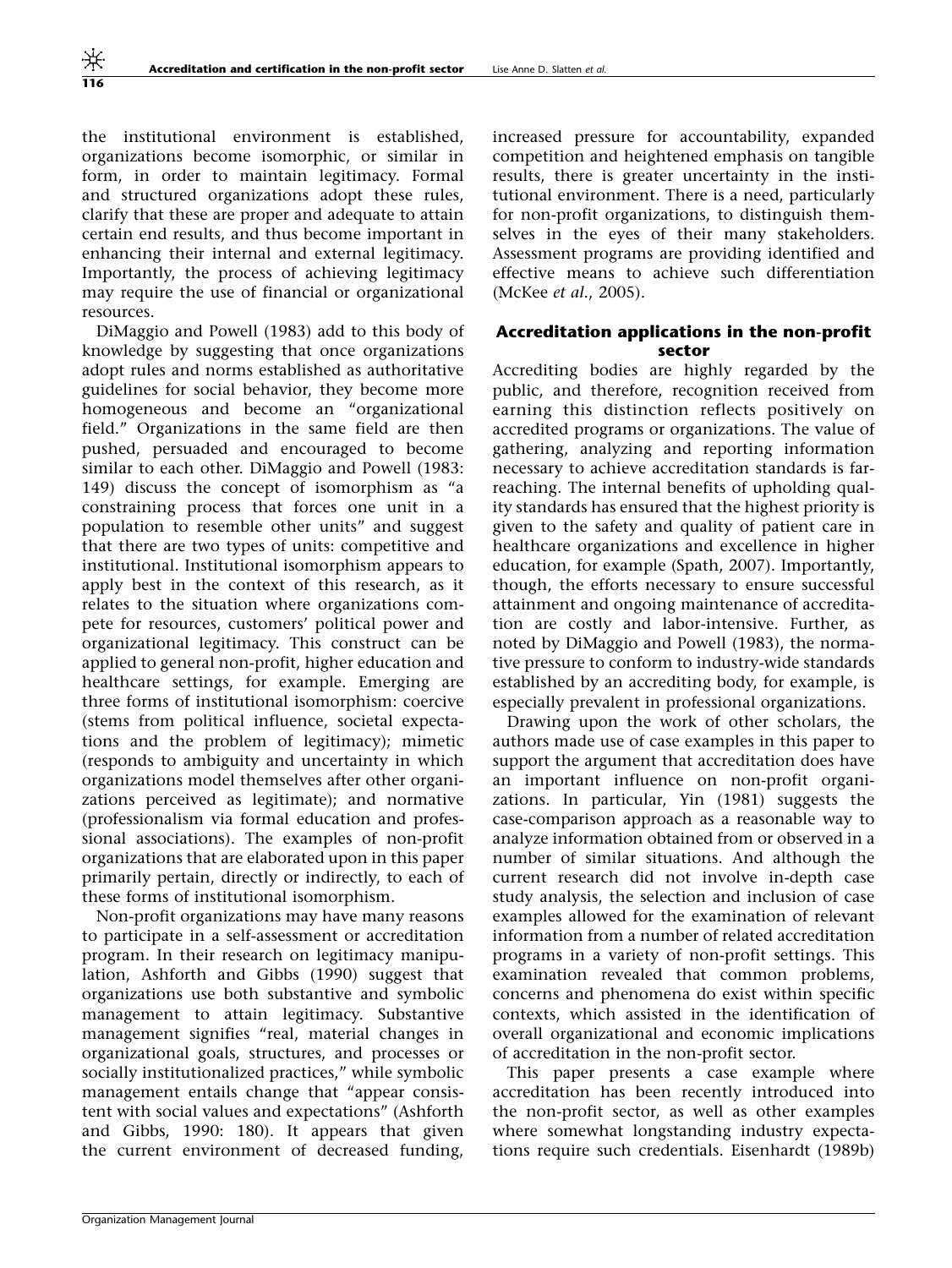provides support for how well such an approach can work when similar findings from each example are connected, particularly when these similarities are normally not associated with each other. The findings presented in this paper are based on a limited number of case examples. This work, nonetheless, builds on prior theoretical work supporting the use of cases as a research strategy. This research uses a framework whereby descriptions of recent events allow for broader exploration of research questions and theory elaboration (Eisenhardt and Graebner, 2007). The specific case examples in this paper were chosen to illustrate, in a real-world context, the different aspects of accreditation and the varied responses to the associated challenges. Such methodology adds depth to the knowledge and understanding of accreditation in the sector, as well as contributes research that is relevant to the non-profit community in general.

Focusing on the application of accreditation in the non-profit sector, the Standards for Excellence (SFX) program, the AACSB, the Southern Association of Colleges and Schools (SACS) and The Joint Commission are examined here. Some of the benefits and costs from achieving accreditation are presented in the text that follows.

#### Standards for Excellence

Several trends and challenges seem to have heightened the interest in, and importance of, self-regulation in the non-profit sector. Non-profit organizations are seeking to be more ethical, accountable and credible in the eyes of their many stakeholders. A growing number of organizations are serious about the creation of disciplined business plans, instituting rigorous metrics to measure program impact and developing ambitious program expansion.

Actions that will strengthen accountability are classified as external, internal and voluntary selfassessment programs. External approaches include tightened regulations, stricter laws, (local, state and federal) and accountability standards normally found in the for-profit sector. As many non-profit board members come from the for-profit sector, many of these traditional business tools effectively transfer to the non-profit organization. (Recognize, however, there are amplified differences in the philosophy, mission and structure of the two sectors.) Other alternatives beginning to be implemented by many groups are voluntary organizational accreditation and assessment programs. These programs are usually the efforts of umbrella associations of non-profits that seek to strengthen accountability through the establishment of common standards for local members, oversee their work and use periodic assessment to determine their compliance with the standards (Holland, 2002). Such programs may already exist for organizations that are part of a national "parent"-type of organization (e.g., United Way of America) where assessment is required on a regular, ongoing basis to continue to affiliate with the national entity. However, those not affiliated or otherwise associated with another entity are also experiencing the pressure to engage in ongoing evaluation and performance review as a demonstration of their quality of service. Just as business schools, healthcare organizations and others seek accreditation to differentiate and substantiate their programs or institutions, other non-profit organizations may also wish to obtain necessary certifications to seek external validation of their practices and processes (Trapnell, 2007). Agency theory (and specifically issues regarding information asymmetries) dictates that common standards not only signal program quality, but also provide donors with information applicable across a broad spectrum of non-profits.

In 1998, the Maryland Association of Non-profit Organizations launched the SFX program. This program was created to develop and test a selfregulation approach for the governance and operation of non-profit organizations, with the goal of becoming a model for well-managed and responsible governed non-profits (Bailis and Sokatch, 2006). In 2001, the Carnegie Corporation of New York (among others) provided funding for a national replication program. Georgia, Louisiana, North Carolina, Ohio and Pennsylvania participated in the pilot national replication program.

Currently, the SFX non-profit certification program exists in nearly 20 states where certification programs are administered by replication partners: (1) state association of non-profit organizations (e.g. Ohio Association of Non-profit Organizations); (2) community-based entities that brand the national version of the program (e.g. The Hub of West Virginia) for their exclusive use; (3) a small number of organizations that serve as distributors for the nationally branded materials (e.g. Delaware Association of Non-profits); and (4) one national religious group that has customized the materials to comply with the Code of Canon Law for the US Catholic Church (i.e., National Leadership Roundtable on Church Management). Replication partners have the option of offering the certification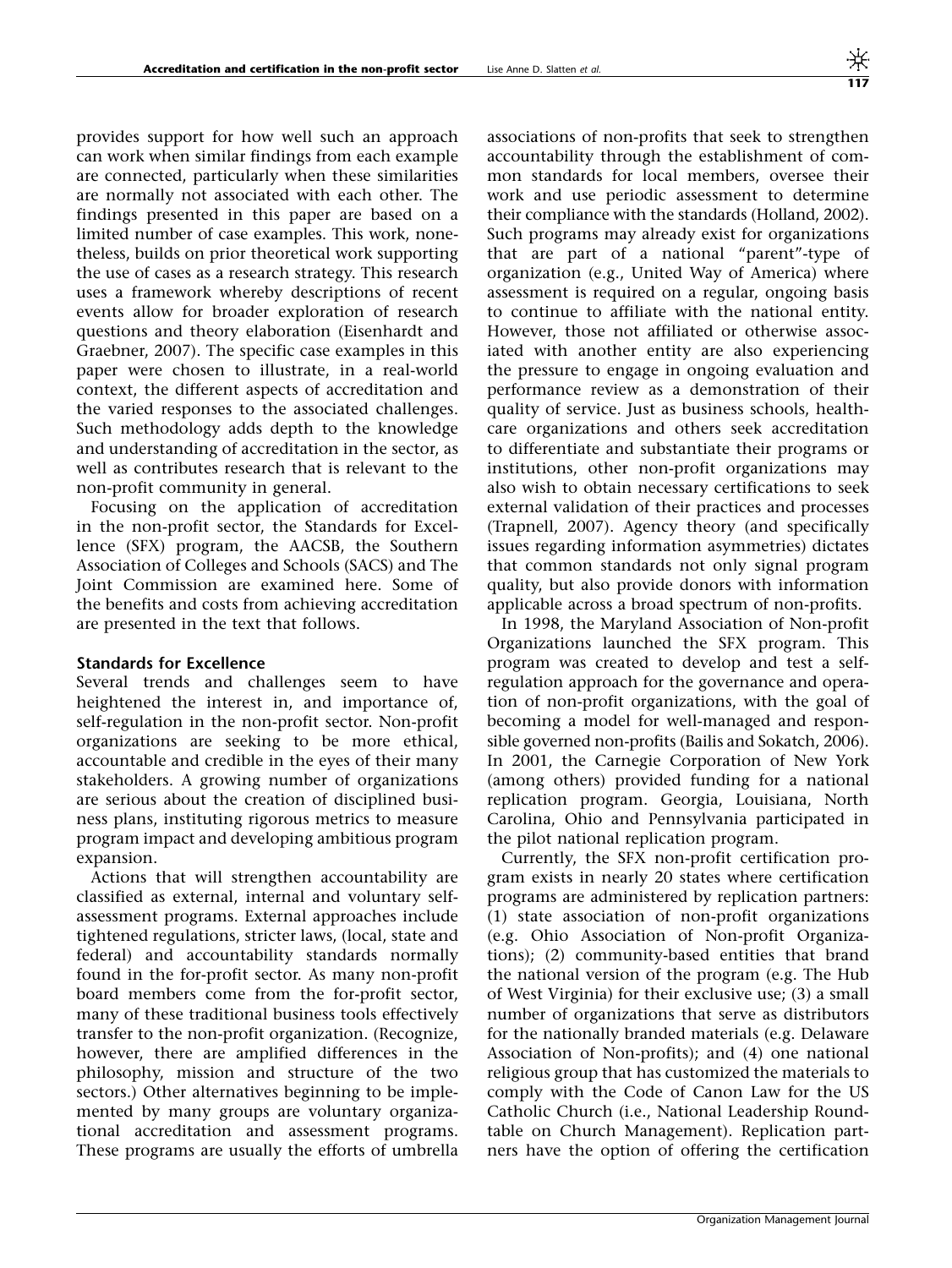seal program or offering just the standards code and educational programming component. Since 1998, there has been a steady increase in the number of states participating in the program at some level. There are now 12 replication partners.

A "seal of approval" is issued to any organization that meets a set of SFX standards after completing a rigorous review process. The lengthy application package is initially reviewed by Standards staff at the replication partner offices or at the national level. Following the initial staff review, the application package is sent to a peer review team consisting of individuals who have extensive experience in the non-profit sector. After each member of the team checks the application for adherence to the Standards requirements, the team convenes to discuss and present final recommendations about the application. A higher level Standards Committee ultimately decides whether to award the Seal of Excellence, a type of "Good Housekeeping Seal" of approval (Maryland Association of Nonprofit Organizations, 2010).

Currently, the Seal is awarded for 3 years and certified organizations pay a licensing fee during the second and third year of the licensing period. Organizations apply to be recertified after the initial 3 years and every 5 years thereafter. Fees vary by state and are determined by organization budget size. An organization that wishes to be accredited must pay an application fee for the evaluation procedure and a licensing fee. For example, in Maryland, the application fees range from \$600 for an organization with a budget less than \$500,000 to \$2300 for an organization with a budget at \$50,000,000 and higher. Licensing fees are structured in a similar fashion: \$200 per year for the smallest organization and \$650 for larger organizations.

The accreditation and "seal of approval" costs are not just monetary. These also require a substantial time investment on the part of the Executive Director and staff members. The staff's efforts are reportedly 9–12 months in length, and are spent gathering information about the organization's activities, management and finances as outlined as eight areas of interest by the SFX. The program focuses on several guiding principles: mission and program; governing body; conflict of interest; human resources (including volunteers and staff); financial and legal affairs; openness (or transparency) with the public; fundraising; and public affairs/public policy (including public education and public policy advocacy) (Louisiana Association of Nonprofit Organizations, 2002). For each area, the Standards code requires non-profits to benchmark their current operations. The benchmarks are applicable to all non-profit organizations, regardless of size, scope, geographic location, funding source or mission. The SFX program encourages non-profit organizations to engage in ongoing evaluation and performance procedures and to adopt the SFX criteria as a demonstration of their quality of service. To date, 240 organizations have been certified in the US. Trend data indicate an increasing number of institutions are seeking the "seal of approval." In the State of Maryland, for example, from 1999 to 2009 there has been a 35% increase in the number of new certifications and re-certifications awarded.

The recent surge of recognition for current seal holders has prompted discussions regarding the placement of the Seal of Excellence in online catalogues and in listings within in non-profit sector. Organizations, such as GuideStar and the New York-based Foundation Center, are considering the display of the Seal of Excellence as part of the organization's profile in their online databases. Such efforts to support good governance in the sector will greatly improve and enhance the visibility for the general non-profit organization that has earned the Seal. More specific accrediting bodies exist for specialized areas within the non-profit sector.

# AACSB and SACS

The AACSB International exists to provide the necessary framework for undergraduate and graduate business schools and accounting programs to prepare for and seek accreditation (AACSB; AACSB International, 2010a). This accrediting body, founded in 1916, grants accreditation to those that sufficiently meet the standards that are set forth. An increasing number of business schools are earning AACSB accreditation. In the early 1970s, only 153 business schools were accredited (Shawver, 1973), by 1997, 335 were accredited (Owen, 2008) and, by July 2010, a total of 596 had achieved this distinction (AACSB International, 2010b). Importantly, though, 596 business schools that have earned AACSB accreditation represent less than 5% of the world's business schools (AACSB International, 2010b). Recently, Jerry Trapnell, executive vice president and chief accreditation officer of AACSB International, emphasized that the quest to earn AACSB accreditation is a challenging endeavor and long-term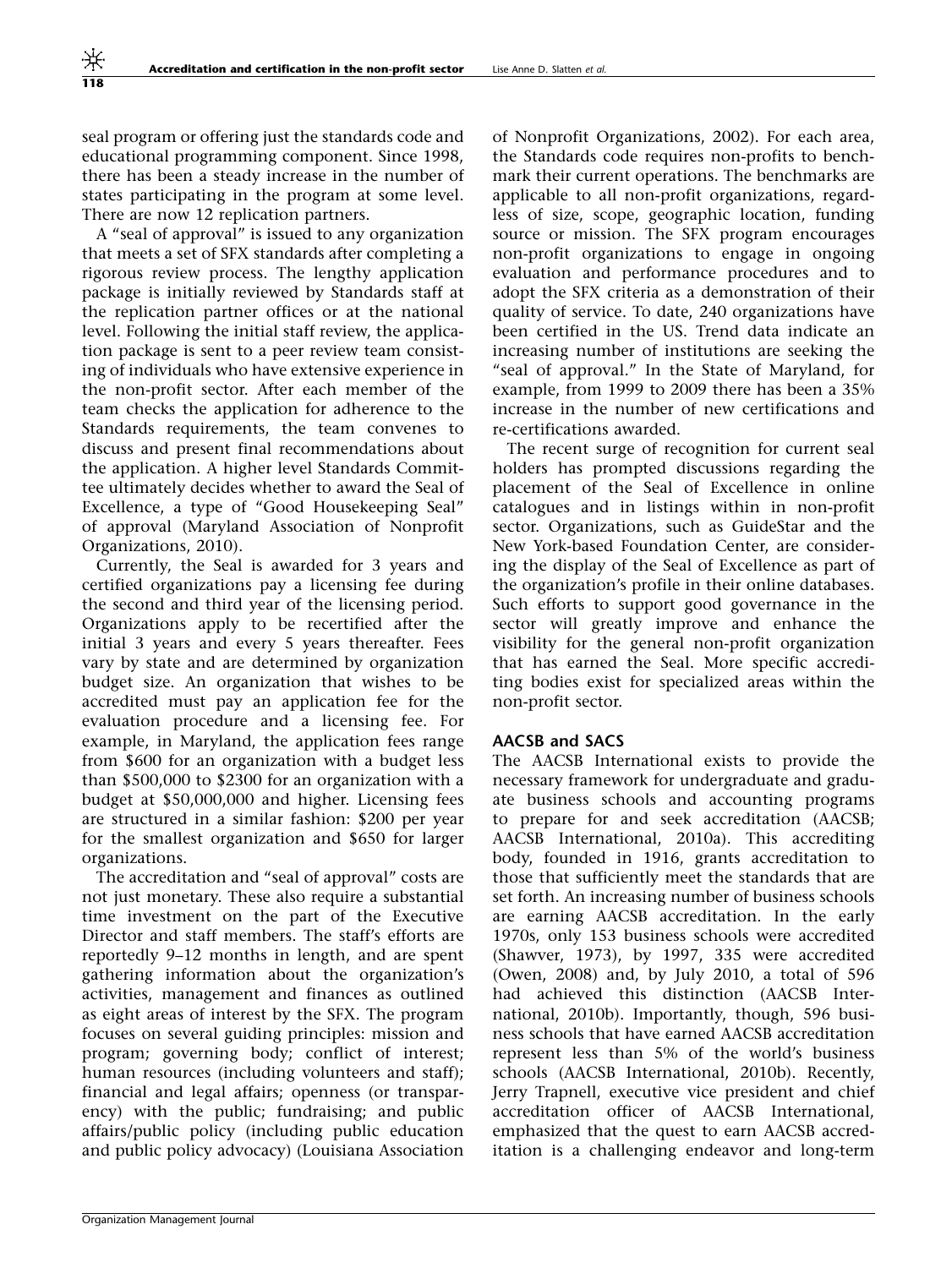commitment for business schools: "Schools must not only meet specific standards of excellence, but their deans, faculties and staffs must make a commitment to ongoing improvement to ensure that the institution will continue to deliver high quality education to students" (AACSB International, 2010b: 1). In light of the aforementioned uncertainties in the institutional environment, (decreased funding, increased pressures for accountability, expanded competition and heightened emphasis on tangible results) business schools, for example, are compelled to practice substantive or symbolic mimesis of other similar institutions that are perceived as being successful (Ashforth and Gibbs, 1990). Such practices highlight institutional isomorphism as described by DiMaggio and Powell (1983). An institution seeking AACSB accreditation is engaged in a substantive and symbolic means of acquiring or reinforcing legitimacy, as the AACSB has made a continual effort to gain and preserve its legitimacy (McKee et al., 2005).

Importantly, preparations for initial accreditation and continued maintenance thereafter require the use of an extensive amount of resources. A study of Canadian higher education deans revealed that accreditation costs may be as high as \$100,000 (McKee et al., 2005). Efforts to achieve business school accreditation often necessitate changes in programs, facilities and staffing (Heriot et al., 2009). Standard 10, for example, specifically addresses faculty qualifications, focusing on the need for faculty resources to be of high quality and consistent with the school's mission. Thus, a sufficient number of academically and professionally qualified faculty members are required to satisfy the elements of this standard (AACSB International, 2009). In an exploratory study of the costs of initial AACSB accreditation, Heriot et al. (2009) found that some schools spend anywhere from \$2500 to \$15,000 on faculty recruitment costs alone, while costs associated with the hiring of qualified faculty ranged from \$142,250 to \$800,000. Other costs may be associated with consultant fees, attending conferences/workshops, membership fees, AACSB peer review team visits, professional development activities, and technological upgrades and acquisitions (Heriot et al., 2009).

A closer examination of AACSB standards indicates the importance of technological investments. Thus, the need to remain technologically current and relevant is woven through many of the 21 strategic management, participant and assurance of learning standards (AACSB International, 2010a). More specifically, Standard 5 requires the development of financial strategies to ensure that necessary resources are in place to support achievement of the school's mission. These resources include the need for sufficient technological systems, hardware and support for students and faculty. In the case of faculty, appropriate computer systems and data analysis software are needed to support the fulfillment of intellectual contributions requirements and professional development activities. Students must also have access to modern technologies and, thus, pedagogical hardware and software acquisitions are equally important in achieving this standard (AACSB International, 2010a). Purchasing the necessary technologies and ensuring that faculty members are trained to effectively utilize such technology for teaching and research purposes often require substantial investments of money and time. Furthermore, information technology personnel are needed to manage and maintain the systems. Continuous technical support and attention are critical to the success of any system implementation (Whitten and Bentley, 2008).

The seven assurance of learning standards published by the AACSB are designed to ensure that college-wide learning goals are being met and will ultimately produce and promote program and curriculum improvements (AACSB International, 2010a). The proper documentation of courseembedded assessment processes, outcomes and action plans throughout each assessment cycle requires extensive organization and structure. Although not directly mandated, many institutions have acquired accreditation/assessment software to manage and store the massive amounts of data required and to more efficiently prepare reports that are necessary for peer review teams.

Similarly, institution-wide accrediting bodies for higher education such as the SACS Commission on Colleges, for example, have a similar purpose but on a grander scale. This regional accrediting organization is the prominent accrediting body for institutions of higher education in the 11 southern US states. Earning accreditation is essentially an indication that the university's mission is suitable, the necessary resources and programs are in place to support and sustain this mission, learning objectives reflect the core components of the mission, and that learning objectives are suitable for the degrees offered by the institution (Southern Association of Colleges and Schools Commission on Colleges, 2010).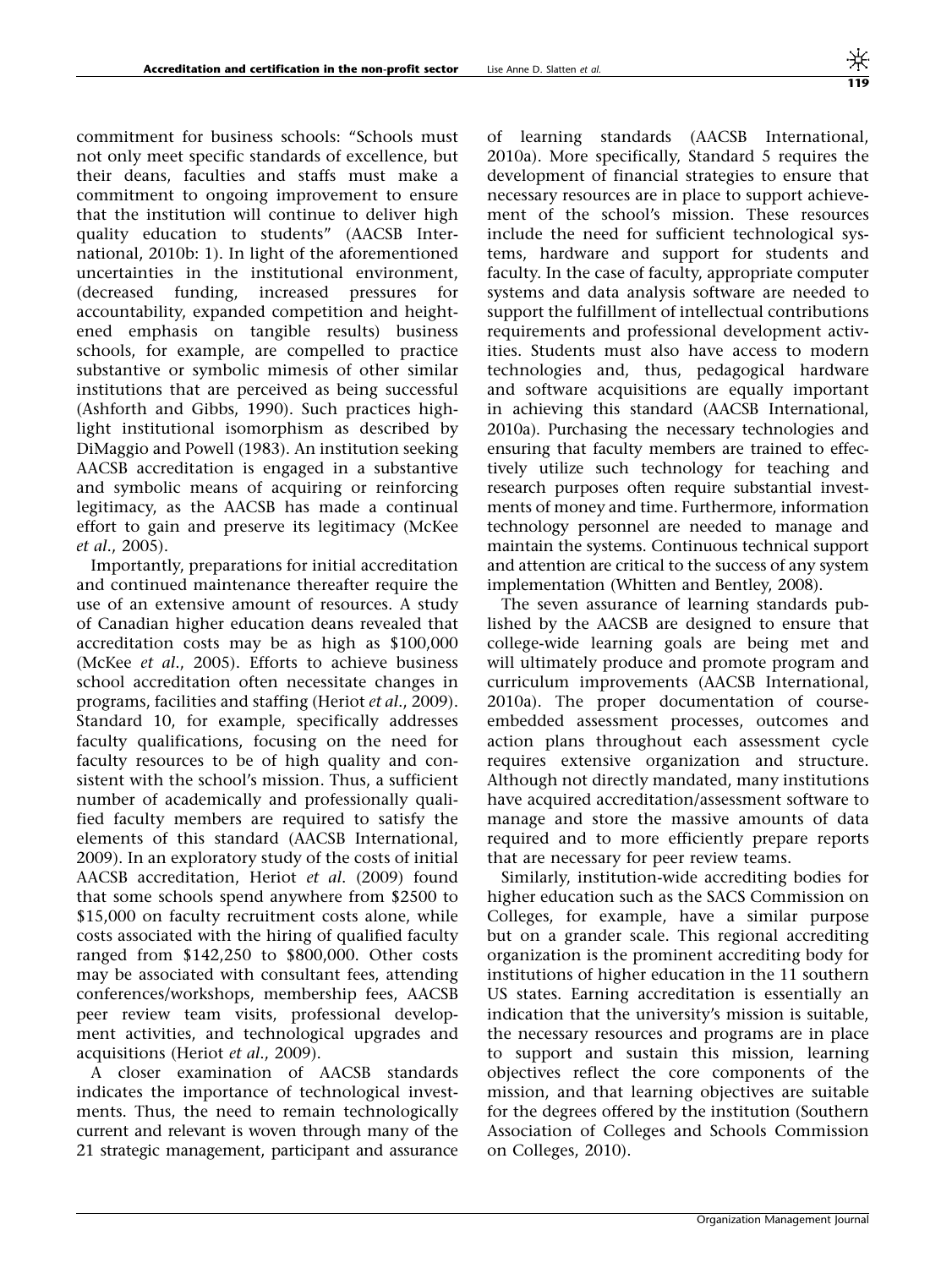The standards set forth by SACS Commission on Colleges require the aggregation of an extensive amount of institutional data. The requirement to conduct in-depth analyses of this vast amount of information warrants the purchase of a database management system that is designed to sustain such efforts. Thus, institutional effectiveness software is rapidly becoming a necessity as the standards, data-gathering, and reporting requirements for accrediting bodies at the college and university level continue to evolve and expand. The costs of these systems vary widely but the current annual cost of one such system amounts to \$1 per student for an institution with a student body consisting of approximately 16,000 students.

### The Joint Commission

Healthcare expenditures currently comprise about 15% of US Gross Domestic Product with a potential increase to 20% by 2020 (Phelps, 2010). This, coupled with recent healthcare reform legislation, may suggest accreditation issues will continue to be particularly acute in this sector of the US economy. US healthcare institutions have long been exposed to the professional norms that are established by powerful and credible organizations such as the American Medical Association (Ruef and Scott, 1998) and The Joint Commission. The latter provides standards of excellence that organizations must adhere to when seeking accreditation in the healthcare industry. The Joint Commission establishes and promotes industry-wide standards and, by doing so, serves to legitimize the qualities of the subject organization (Scott, 1987). This organization exists to ensure continuous improvement in healthcare, with a strong focus on safety, effectiveness, excellence and value. The standards of this accrediting body specifically focus on establishing performance expectations across a variety of important functional areas including, for example, patient rights and infection control (The Joint Commission, 2009). As the constructs of institutional theory suggest, such standards are essential and helpful in establishing and maintaining the legitimacy necessary to increase public trust. Healthcare organizations seeking accreditation by this body must ensure compliance with The Joint Commission standards in preparation for an unannounced full survey. After a thorough review of applicable processes, operational procedures and outcomes, determinations regarding standards compliance and accreditation decisions are made by the survey team (The Joint Commission, 2010a). The results of such surveys are significant to the healthcare organizations undergoing the evaluations and to the public, as a favorable assessment is indicative of quality, legitimacy and conformity to carefully constructed and long-established professional standards (Ruef and Scott, 1998). An increasing number of healthcare organizations are earning this distinction. Specifically, 15,178 organizations were accredited by The Joint Commission in 2008, with a total of 16,207 accredited in 2009. More recent records show that over 17,000 healthcare organizations and programs are accredited by The Joint Commission in the US (The Joint Commission, 2010b).

The potential costs associated with data-gathering and performance measurement requirements can become a financial burden to healthcare institutions seeking accreditation; these are attributed to the stringent standards of The Joint Commission. Many healthcare institutions have sought and continue to seek information system solutions and other systematic methods to make this process less cumbersome (Spath, 2007). Performance measurement activities are central in assessing whether or not standards are being sufficiently met and, importantly, in ensuring the quality of patient care in terms of outcomes, processes and efficiencies (The Joint Commission, 2008). A study conducted by Rockwell et al. (1993) found that the costs of planning for and undergoing a Joint Commission survey process amounted to approximately \$325,000 for the University of California Los Angeles Neuropsychiatric Hospital in 1989. This amount represented approximately one percent of the healthcare institution's operating budget for that particular year (Rockwell et al., 1993).

As part of the accreditation process, hospitals are required to gather and submit data to The Joint Commission for a specified number of core measures established as part of its ORYX initiative. ORYX is The Joint Commission's performance measurement and improvement initiative, first implemented in 1997 (The Joint Commission, 2010c). According to Anderson and Sinclair (2006), it can take up to 90 monthly hours and \$100,000 yearly to gather data for only three of the core measures as set forth by The Joint Commission.

Additional time and costs are associated with the analysis of this data. Thus, there are potentially large costs associated with automated datacollection efforts, the adoption of a performance management system that is designed to handle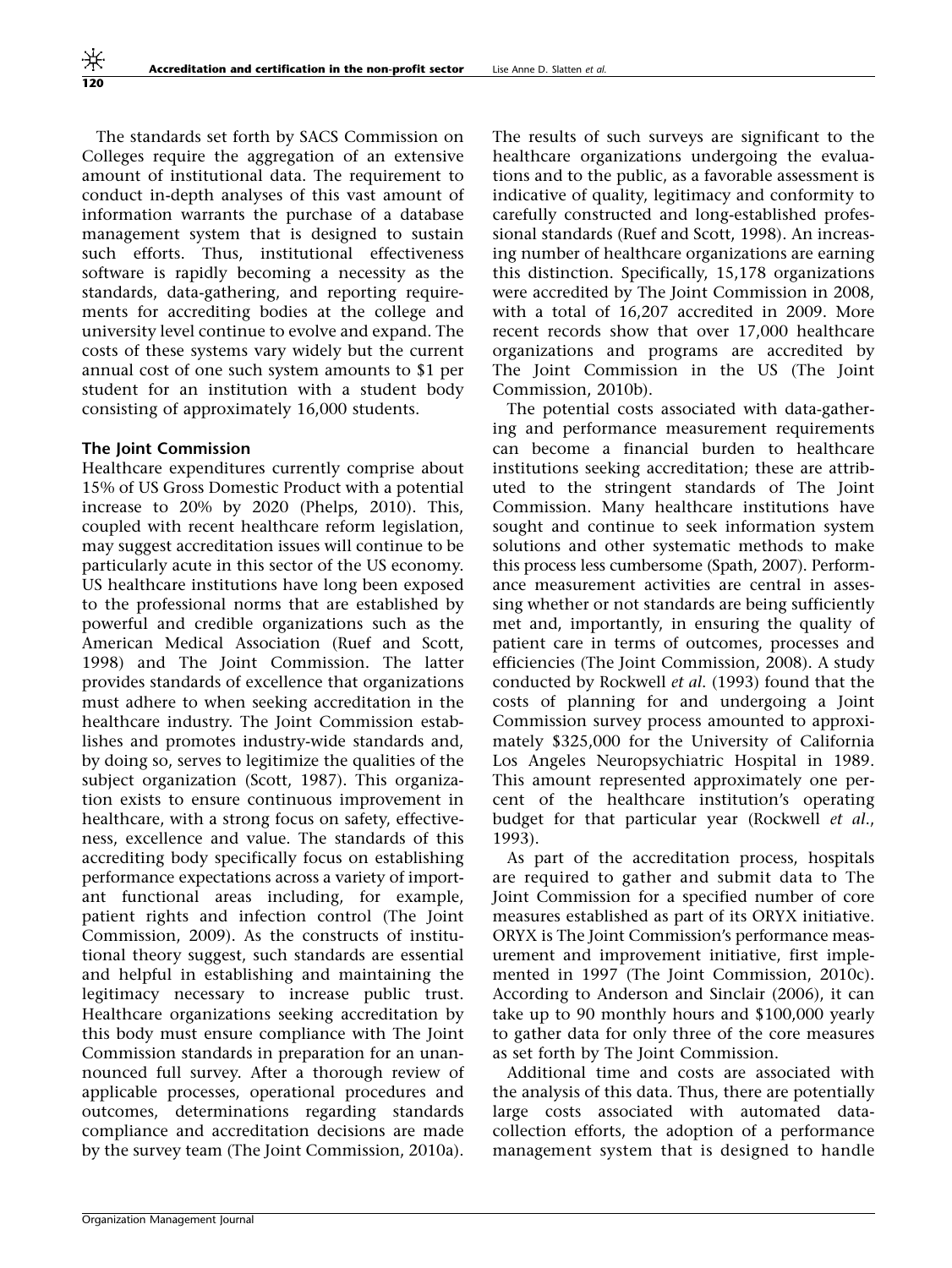the complexities inherent in extracting and aggregating the data necessary to meet the Joint Commission reporting requirements, and the purchase of supporting hardware. In addition, the technical training necessary to properly utilize the technology and the hiring of information technology (hereafter, IT) personnel to support and maintain the system(s) also require a significant allocation of resources. These and other costs pertaining to the accreditation process and maintenance of accreditation efforts can potentially pose a formidable financial challenge for healthcare organizations. On the other hand, the efficiencies that result from such acquisitions may outweigh the costs in the long run.

#### Discussion

The selected case examples illustrate the application of some elements of agency and institutional theories to accreditation in the non-profit sector. As agency theory addresses issues involving risk and transference of risk, educational institutions, healthcare providers and other non-profits that seek private donations are able to offer some form of accreditation as evidence of having higher credibility and lower risk in comparison with those who have not earned accreditation. Essentially, non-profits with accreditation can lower the "cost" or "price" of donations. In the eyes of potential donors, one of the costs of donating is the risk that funds will not be acceptably allocated to the cause the non-profit serves. By lowering this price (cost of uncertainty) non-profits can obtain more donations, which is akin to stores lowering prices to move more merchandise and bring in more revenue.

Furthermore, the attainment of accreditation may be interpreted as assurance that the agents (non-profit managers) are acting in good faith and in the best interest of the principles' intentions (donors). For instance, donors to institutions of higher education need not be concerned with the potential misallocation of funds to exorbitantly high overhead and away from (perhaps) a scholarship; the accrediting body will now, through periodic inspections, certify that the institution is adequately serving student needs. The risk of donating is essentially shifted to the accrediting body (e.g., SACS). Moreover, donors need not be concerned with developing the metrics to judge whether a non-profit is acceptably allocating funds as the accrediting body will assume that function. As noted above, information asymmetries (a salient facet of agency theory) may exist as non-profit managers may be able to cover-up fund misallocation. However, a primary benefit of accreditation, in the context of this facet of agency theory, is that this may serve as "assurance" that funds are being optimally channeled to the nonprofit's cause; therefore a consequence of information asymmetries is mitigated by the advent of accreditation.

Concepts from institutional theory, such as legitimacy, appropriateness and the incorporation of practices, procedures and/or institutional rules into the formal structure of organizations, are also on the agenda forefront for non-profit board members, hospital trustees and university administrations. In order to survive in these changing and volatile times, organizations must maintain some sense of conformity. Hence, the authors see the formal structure of healthcare facilities, educational institutions and many non-profit organizations as a reflection of the "rational myths" that Meyer and Rowan discussed in 1977. These factors in the external environment have an impact on the activities within organizations. The observed movements in areas such as coordination, control, efficiency and effectiveness provide evidence of such impact. Institutional theory centers on embracing norms and putting forth the belief that over time similar organizations will behave in like manner. This is not dissimilar to the SFX program, AACSB accreditation, The Joint Commission standards or those of other programs that establish a set of national standards for a specific constituency or group of stakeholders.

Strategies have been developed that are thought to be effective in environments (hospitals/healthcare clinics, universities, non-profit organizations) that already have extensive, broad and detailed institutional beliefs about effective organizational practices. For instance, actions such as changing the formal structure of an organization to reflect the externally legitimate elements (e.g., using a certain vocabulary or language, creating similar organizational charts, adopting certain external criteria of worth such as prizes, community awards and recognitions, accreditation certificates) highlight the impact of operating in an institutionalized environment. In the end, accreditation activities are seen as prescriptions that provide the appropriate means to pursue various purposes. This preliminary research supports the notion that these activities seek to provide the legitimacy organizations need to thrive and survive.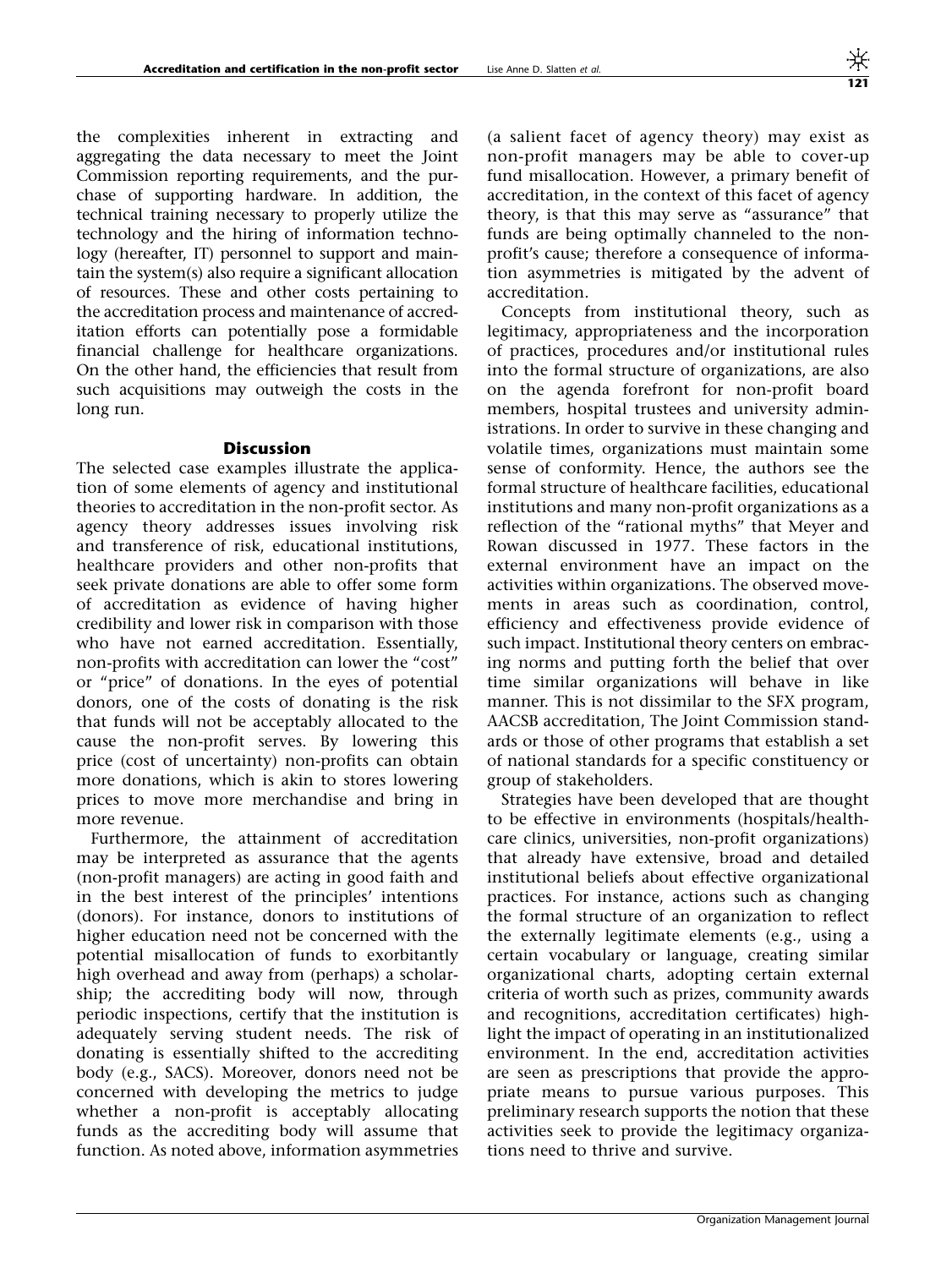#### Implications

Accrediting bodies have long been in existence. The AACSB and The Joint Commission are two groups that have been around since the early part of the 20th century. Although the core mission of these accrediting bodies has mostly remained the same, SFX, quality assurance techniques, methods of data gathering and reporting requirements have been, and will continue to be, modified to reflect changing times and current practices.

The SFX non-profit certification program is fairly new, having only been in existence since 1998. Other rating and certification programs have also recently come into being as a variety of stakeholders seek information that can assist them in decisions related to support for the non-profit organization. Management literature supports that quality improvement programs have taken a variety of forms over the years, (e.g. benchmarking, total quality management, just-in-time and ISO 9000 Certification) (Mallak et al., 1997). Non-profit organizations are now seeking to adopt such programs as a means to improve their competitive position and enhance their ability to compete for a variety of resources.

#### Accreditation trends

122

≭

Several trends seem to be consistent across accrediting bodies within the areas of higher education, healthcare and the general non-profit sector. Elements of institutional and agency theories allow for some speculation and theorizing about how these accreditation trends may evolve over time.

First, any organization wishing to pursue accreditation must weigh the costs and benefits of embarking on such an initiative. This analysis presents some preliminary guidance for decision makers. As DiMaggio (1988) notes, challenges arise as a result of present and continued intervention by external parties. As indicated earlier, these challenges can be in the form of (1) increased costs due to the inherent need for technological efficiencies and systems that can store, maintain and analyze relevant data; and/or (2) increased time commitment requirements because of the training that may be associated with the installation of new systems and general preparations involved in the accreditation process. Nonetheless, with a focus on institutional norms and isomorphism, an increasing number of institutions are taking the necessary steps to meet accreditation standards set forth by their respective accrediting bodies. Expectations are that this trend will continue as the changes in relationships, boundaries and governance structures of organizations all impact the current business environment for non-profit entities. These, and other elements of institutional theory, are shaping the organizations of the future. Interestingly, Casile and Davis-Blake (2002) studied the impact of institutional factors and how private and public organizations respond to changes in AACSB accreditation standards. Results indicated that public institutions were more likely to pursue AACSB accreditation if the Dean of the business school came from an accredited program and/or if accreditation was a central focus of the college or university. Thus, Casile and Davis-Blake (2002) indicate that the responsiveness to new or modified standards is indicative of the legitimacy of these institutional norms. This is consistent with the aforementioned discussion of institutional theory and its application to AACSB accreditation. Formal organizations will continue to arise and expand on the basis of adopting certain rationalized institutional rules. Furthermore, as agency theory implies, organizations will continue to seek accreditation as an avenue to reallocate risk away from donors in the hopes of obtaining more donations.

Next, with a focus on operational, procedural and reporting efficiencies, many accrediting bodies are mandating the use of technology in some manner. The AACSB strives to ensure that business education reflects the challenging issues that organizations face in the modern world. This accrediting body recognizes that technological trends in the development of products and the creation and enhancement of existing processes should be an integral part of business education (AACSB International, 2010a). It is necessary for both students and teachers to have access to modern technologies in order to satisfy many of the standards set forth by the AACSB. Furthermore, those healthcare organizations wishing to achieve accreditation by The Joint Commission must be aware of the technological requirements necessary to support data analysis and the use of a performance management system. Central to institutional theory is the notion that actors need legitimacy to survive, and specifically the legitimacy of rationalized formal structures and policies. Such a conforming influence leads the organization to seek certain legitimate elements in order to increase their probability of survival. Elements such as the application of technology have emerged as standards in organizations today. Certain institutional efforts blend technology with marketing and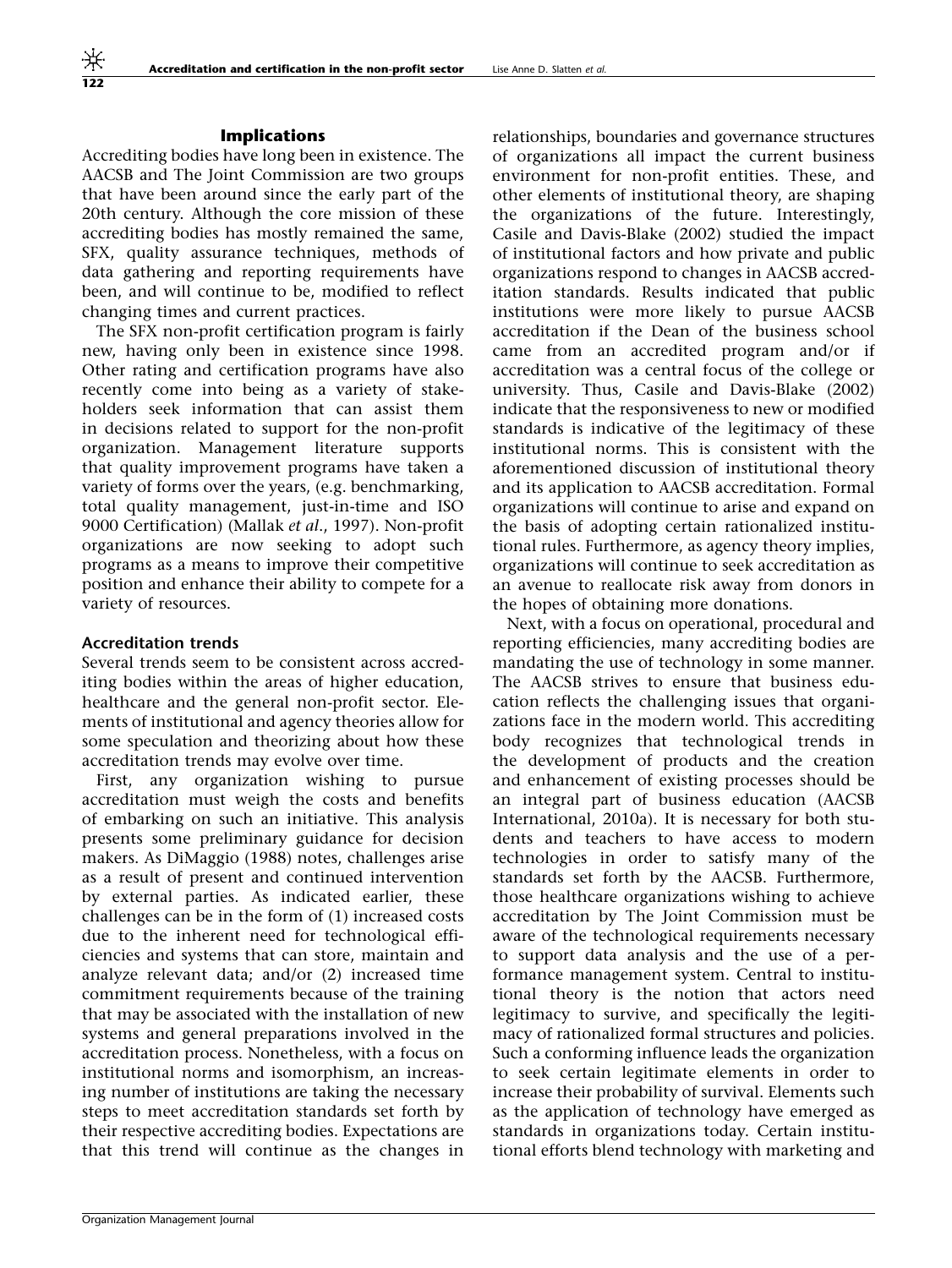other business functions. Reinforcing these norms is likely to encourage the greater use of technology (Chatterjee et al., 2002).

In the general non-profit sector, organizations such as the Better Business Bureau, the Charities Review Council and Charity Navigator, have developed tools to evaluate organizations. In 2010, Charity Navigator redesigned their rating system to go beyond financial performance and examine measures of accountability, transparency, effectiveness and results. These private efforts are in tandem with a redesign in 2008 of the IRS Form 990, the tax return for non-profit organizations and other exempt groups from taxes under Section 501(c) (3) of the U.S. tax code. The Form 990 changes were viewed by many as an effort to target best practices and support good governance in the non-profit sector under the auspices of the federal government. These efforts create opportunities for non-profit capacity building and generate more widespread interest in, and support for, ethics and responsibility in non-profit management. The sector-wide implications associated with such efforts will allow the non-profit community to further define itself based on operational sound policies and procedures, rather than being defined by the detrimental acts of a few.

Finally, in the past decade, accrediting bodies began to extend the focus beyond input measures and processes to greater emphasis on outcomes. Assessment of student learning outcomes, for example, has become an integral part of the AACSB and SACS accreditation requirements. Educational goals are developed, performance expectations decided and learning outcomes measured as part of this assessment exercise. The results and findings are then used as a basis for enhancing student learning. This trend is also evident in the general non-profit sector as many funders (private foundations and corporate) are now requiring detailed assessment reports on outcomes that are directly linked to program funding for client services. As agency theory suggests, this is undertaken to assure (inform) donors that non-profit managers are acting in the best interest of the non-profit's designated clients.

#### Cost/benefit implications

Knowledge of accreditation in general and, more specifically, related expenditures, needs to be adequately considered. Non-profits face the classic opportunity cost issue. As accreditation becomes a higher priority, labor, capital and other resources must be devoted to obtaining and maintaining the accreditation. This means a shift of some resources away from the core mission of the non-profit such as providing shelter to the homeless. To obtain and increase donations, a tradeoff is involved: (1) nonprofits devote resources to the accreditation process (assuming, as mentioned above, that accreditation leads to greater donations); and (2) the preceding scenario necessitates substituting resources away from the core mission of the non-profit, which could, in turn, lead to reduced donations. Nonprofits should seek to minimize this trade-off and justify to donors the necessity of the reallocation.

From an economic cost/benefit perspective, a non-profit should seek an "optimal mix" of the two activities, that is, engage in accreditation activities, as well as activities related to the core mission so as to maximize donations. The marginal benefit of accreditation should equal the marginal cost of the resources devoted to the accreditation process. A potentially significant portion of this marginal cost is the opportunity cost of the resources channeled to accreditation. This opportunity cost would be represented by the reduction in services of the nonprofit such as providing homeless persons food, clothing and shelter. In other words, non-profits would apply resources to accreditation but would seek to minimize the costs of this endeavor, specifically the opportunity cost as measured by the reduction of services the non-profit provides.

The scope of accreditation exercises may vary; however, all stakeholders have an interest in the outcome of the accreditation activities. Some results are easily captured, while others are more challenging. Whereas revising an organization's mission statement may be accomplished at a board meeting, the measurement of productivity and efficiency in non-profit organizations is often quite difficult. Economic efficiency is defined as producing the most possible output at the lowest possible total cost (Thomas and Maurice, 2009). The "output" of a non-profit may be defined, for example, as the number of homeless people sheltered. Productivity would be linked to this as follows: the maximum amount of funds allocated directly to sheltering homeless people indicates the non-profit is operating at maximum productivity. As it succeeds in sheltering the most homeless possible, the non-profit has achieved some degree of economic efficiency. Allocative efficiency, defined as producing an optimal amount of a good/service and allocating it to consumers that value them the most (Thomas and Maurice, 2009),

123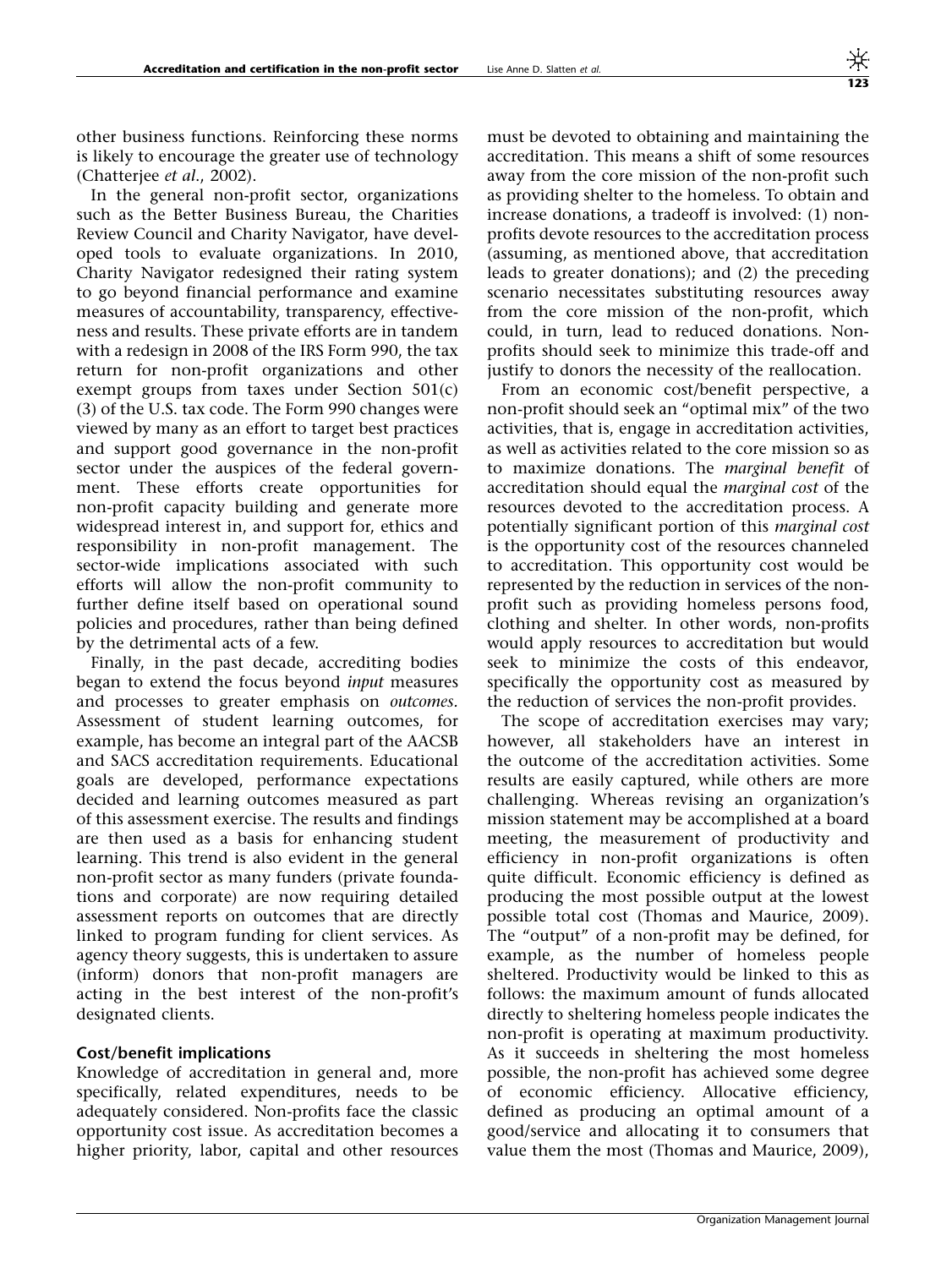can be achieved. Thus, the marginal benefit (e.g., feeding the homeless) is essentially equal to the marginal cost. In the process, productive and allocative efficiency may be achieved.

Importantly, productivity and costs are greatly affected in terms of the amount of resources and prices of those resources devoted to compliance. Given that non-profits are service intensive and, therefore, more labor intensive, particular attention should be paid to worker training and the number of labor hours needed to ensure compliance. In fact, labor allocation issues are particularly acute. Non-profits pursuing accreditation must decide: (1) if the labor involved will be done "in-house" or contracted to outside consultants; and, (2) if done "in-house," will senior staff or those at lower levels perform the work. While senior staff may be more qualified to handle accreditation issues, the opportunity cost of their labor is likely to be greater. Donations and other work activities of the nonprofit may suffer greatly if senior staff time is allocated away from these activities and towards accreditation work.

For non-profits it may come to a simple cost/ benefit comparison. Meeting the standards and complying with regulations will indeed raise general and administrative costs. However, if maintaining the accreditation leads to an even greater increase in donations (benefit), then the non-profit will be better off, much the same as when a forprofit firm enjoys greater profits. In essence, the benefits would seem to outweigh the costs. In accordance with agency theory, donors benefit due to the greater assurance that funds are properly managed, which should lead to even greater donations. For donors, an apparent benefit is the reduction in the risk (of fund misappropriation) obtained via accreditation. This is especially true when major donors do not serve on boards or committees of a non-profit (see Callen et al., 2003).

In addition to the labor involved in the accreditation process, there are other incurred costs, such as expenses for plant and equipment, computer software and hardware, utilities and other factors of production. Historically, non-profit organizations have lagged behind with respect to technological acquisitions and adoptions (Corder, 2001). The reasons for this lag, and subsequent inadequacies in terms of IT capacity, range from an overall hesitancy to embrace technology (Corder, 2001) to issues of resource availability (Heckler and Saxton, 2007). Regardless, as revealed in the aforementioned discussion of higher education and healthcare, many non-profits wishing to embark on accreditation initiatives will have to plan for technological transformations involving upgrades to IT infrastructure and a greater understanding of IT utilization. Importantly, these costs, though explicit, are under the umbrella of opportunity cost in that these resources could be focused toward the mission of the non-profit instead of accreditation.

When non-profit organizations embark on such initiatives, it is important to be aware of the potentially massive expenditures that extend far beyond initial registration or application fees. The analysis provided herein offers preliminary considerations for those non-profit organizations that wish to pursue accreditation. When accrediting bodies formulate standards and regulations in which non-profits must adhere, the organization is faced with compliance issues. The greater the regulations imposed or that must be overcome, the higher the compliance costs. Therefore, funds and other resources that could be allocated toward the non-profit's cause, necessarily decrease. These points of consideration should be taken into account when determining whether or not it is cost-beneficial to seek accreditation.

# Academic implications

This paper has addressed general economic issues that surround accreditation and discussed four specific cases. When the data is available, other researchers may wish to conduct an empirical analysis to ascertain if, for instance, organizations that obtain accreditation actually enjoy higher donations and/or are more successful in achieving the organization's objectives. While controlling for factors such as institution size and mission (e.g. education, indigent assistance), as well as other relevant variables, one could examine via a probabilistic regression model, whether non-profits that are accredited have a greater/lesser probability of receiving higher donations. From an empirical perspective, answering this question could buttress (or rebut) the argument that non-profits benefit from accreditation.

Furthermore, how do the pressures of institutional isomorphism impact or offset the potential advantages of pursuing and earning accreditation? Is it always beneficial to succumb to such pressures or can the pursuit of accreditation lead to unintended outcomes or less than substantial gains for the institution? These are notions presented by McKee et al. (2005) in their study of AACSB accreditation in Canadian business schools. Future research may do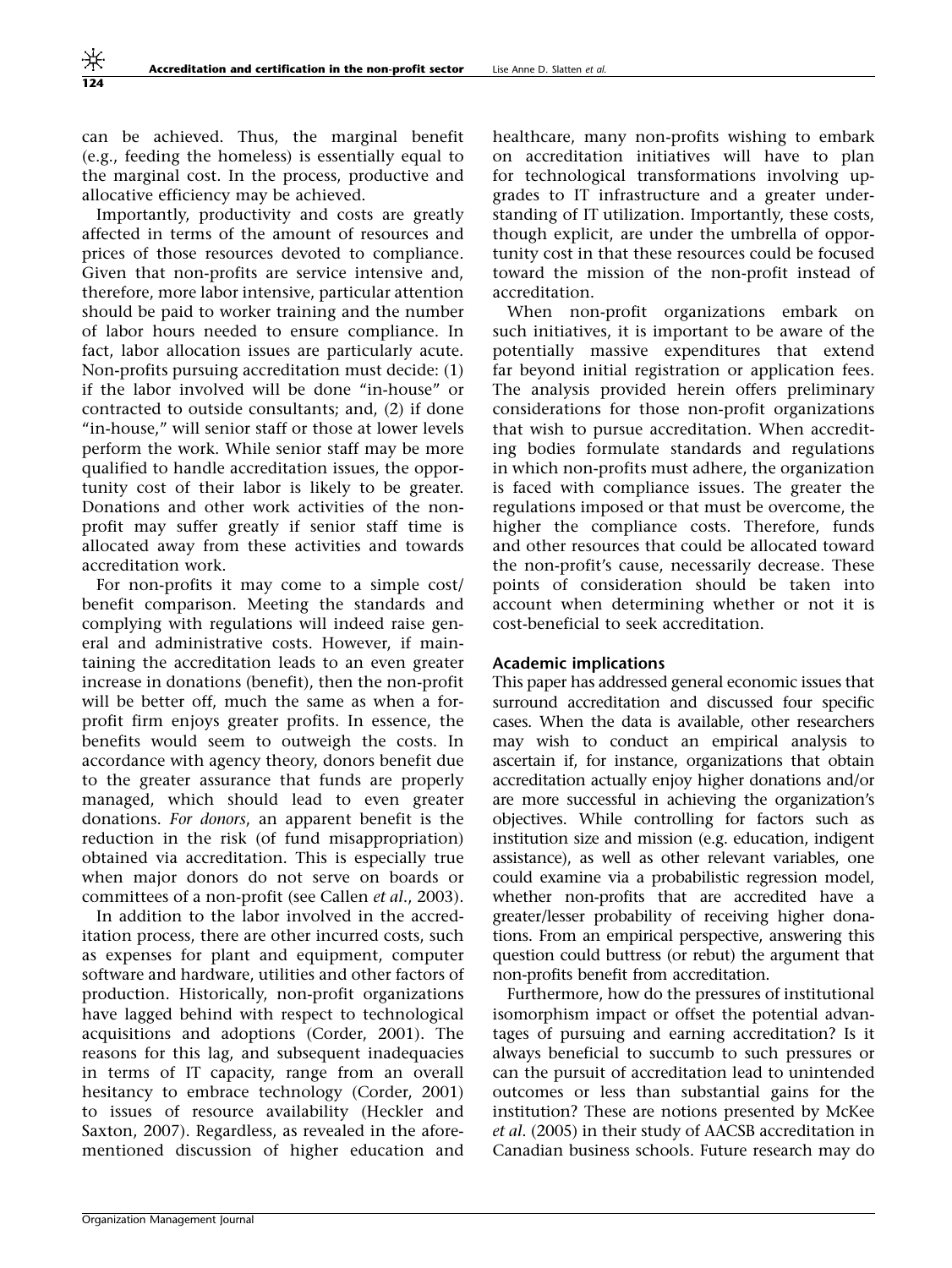well to address this in more of a quantitative fashion and to include a further exploration into a more precise decision-making framework for organizations that wish to pursue accreditation.

Future research may also wish to incorporate the use of qualitative methods to further explore the impact of accreditation on the non-profit sector. For example, an in-depth case study analysis involving several non-profit organizations, selected using a purposive sampling method, may provide additional insights and specificities concerning the organizational implications of accreditation initiatives. Notably, theoretical and analytical benefits can be realized through the use of multiple case designs (Eisenhardt, 1991; Yin, 2003). Furthermore, the collection of data for this case study research could be obtained from a variety of primary and secondary sources, using various methodologies. For example, interviews may be used as a primary investigative method of choice, as it is important to gather information from both donors and charity administrators. The use of multiple methods to collect data from each of the organizations involved would be beneficial because it provides a more concrete foundation for the development of theories, enhances rigor and increases the internal validity of the study (Denzin, 1984; Pandit, 1996). Eisenhardt (1989b: 538) argues "the triangulation made possible by multiple data collection methods provides stronger substantiation of constructs and hypotheses." Importantly, the authors of this paper believe the issues discussed in this study provide a sound basis for other academicians that wish to further analyze the impact of accreditation on institutions.

# Conclusion

Non-profit organizations add to the quality of life in communities across America. However, nonprofits are now operating in a challenging environment and, for many, facing uncertainty about their future. There exists misunderstanding and, thus, a lack of basic knowledge regarding non-profit governance and operations. Supported by institutional theory, non-profit organizations may seek accreditation to acquire legitimacy and, therefore,

# References

- AACSB International (2009). AQ/PQ status: Establishing criteria for attainment and maintenance of faculty qualifications – An interpretation of AACSB standards. November, retrieved 9 June 2010, http://www.aacsb.edu/publications/papers/ accreditation/aq-pq-status.pdf.
- AACSB International (2010a). Eligibility procedures and accreditation standards for business accreditation. January, retrieved

gain greater donations. Furthermore, agency theory is applicable as it highlights that there is an information asymmetry in non-profits and that donors are largely unaware of how a nonprofit's contributions are dispersed. Accreditation is designed to alleviate, at least somewhat, this asymmetry and encourage greater donations. To be successful, non-profits must earn the trust of their constituency and must depend on generous contributions from many sources, year after year, integrating low administrative costs with high quality programs. In response to these challenges, accountability and the use of best practices in nonprofit management are at the forefront of discussions among leaders of non-profit organizations. Further knowledge is needed concerning whether accreditation and assessment programs can really assist non-profit organizations to become more accountable and effective.

This research contributes to the extant literature on the efficacy of external voluntary accreditation in the non-profit sector. As many states are assessing the feasibility and logistical requirements of instituting accreditation processes in the nonprofit sector, this study stimulates important inquiry relative to the motivations, benefits and economic implications regarding the pursuit of accreditation.

The resulting insights and knowledge may be employed to aid non-profit organizations, large and small, in making intelligent choices about participating in accreditation and assessment programs. These may also serve as a guide for researchers in further exploration of self-assessment efforts within nonprofit organizations. This paper also contributes substantially to practitioner knowledge in everyday practice, serves to guide and direct institutional decisions, and provides a source of current and timely research findings for policymakers as the debate on non-profit accreditation continues.

# Acknowledgements

The authors gratefully acknowledge Dr. Paula Carson, SPHR, CCP, GRP for her valuable comments and suggestions in the preparation of this manuscript.

17 May 2010, http://www.aacsb.edu/accreditation/AAACSB-STANDARDS-2010.pdf.

AACSB International (2010b). Nine new collegiate institutions earn initial AACSB international business accreditation [press release]. 7 January, retrieved 8 June 2010, http:// www.aacsb.edu/media/releases/2010/accreditation-jan-10 .asp.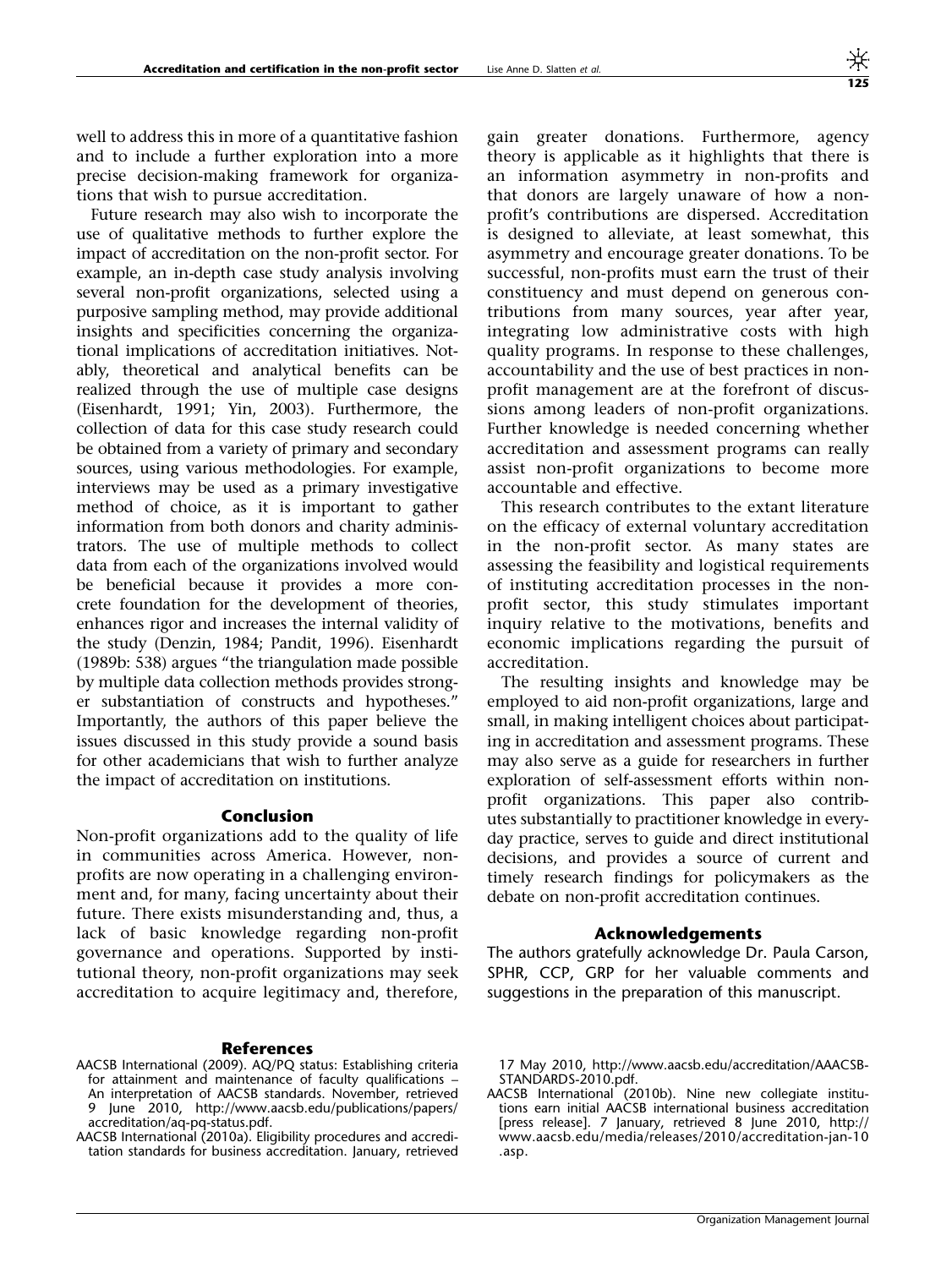126

Ashforth, B.E. & Gibbs, B.W. (1990). The double-edged sword of organizational legitimacy. Organization Science, 1(2): 177–194.

- Bailis, L.N. & Sokatch, A. (2006). Final evaluation report: Standards for excellence replication project. Prepared for Maryland Association of Nonprofit Organizations, Baltimore, MD, May.
- Callen, J.L., Klein, A. & Tinkelman, D. (2003). Board composition, committee, and organizational efficiency: The case of nonprofits. Nonprofit and Volunteer Sector Quarterly, 32(4): 493–520.
- Casile, M. & Davis-Blake, A. (2002). When accreditation standards change: Factors affecting differential responsiveness of public and private organizations. Academy of Management Journal, 45(1): 180–195.
- Chatterjee, D., Grewal, R. & Sambamurthy, V. (2002). Shaping up for e-commerce: Institutional enablers of the organizational assimilation of web technologies. MIS Quarterly,  $2\bar{6}$ (2): 65–89.
- Chisolm, L.B. (1995). Accountability of nonprofit organizations and those who control them: The legal framework. Nonprofit Management & Leadership, 6(2): 141–156.
- Corder, K. (2001). Acquiring new technology: Comparing nonprofit and public sector agencies. Administration and Society, 33(2): 194–219.
- Denzin, N. (1984). The research act. New Jersey: Prentice Hall.
- DiMaggio, P. (1988). Interest and agency in institutional theory. In L.G. Zucker (Ed), Institutional Patterns and Organizations, 3–22. Cambridge, MA: Ballinger Publishing.
- DiMaggio, P.J. & Powell, W.W. (1983). The iron cage revisited: Institutional isomorphism and collective rationality in organizational fields. American Sociological Review, 48(2): 147–160.
- Eaton, J.S. (2009). An overview of U.S. accreditation. Council for Higher Education Accreditation. Retrieved 13 December 2010, from http://www.chea.org.
- Eisenhardt, K.M. (1989a). Agency theory: An assessment and review. Academy of Management Review, 14(1): 57–74.
- Eisenhardt, K.M. (1989b). Building theories from case study research. Academy of Management Review, 14: 532–550.
- Eisenhardt, K.M. (1991). Better stories and better constructs: The case for rigor and comparative logic. Academy of Management Review, 16(3): 620–627.
- Eisenhardt, K.M. & Graebner, M. (2007). Theory building from cases: Opportunities and challenges. Academy of Management Journal, 50: 25–32.
- Heckler, D. & Saxton, G.D. (2007). The strategic use of information technology by nonprofit organizations: Increasing capacity and untapped potential. Public Administration Review, 67(3): 474–487.
- Heriot, K.C., Austin, W.W. & Franklin, G. (2009). Applying for initial AACSB accreditation: An exploratory study to identify costs. Journal of Education for Business, 84(5): 283–289.
- Holland, T.P. (2002). Board accountability: Lessons from the field. Nonprofit Management & Leadership, 12(4): 409–428.
- Jensen, M.C. & Meckling, W.H. (1976). Theory of the firm: Managerial behavior, agency costs, and ownership structure. Journal of Financial Economics, 3(4): 305–360.
- Knox, K.J., Blankmeyer, E.C. & Stutzman, J.R. (2001). Organizational structure, performance, quality and administrative compensation in Texas nursing facilities. Quarterly Journal of Business and Economics, 40(1): 45–68.
- Louisiana Association of Nonprofit Organizations (2002). Louisiana standards for excellence: An ethics and accountability code for the nonprofit sector. Baton Rouge, LA: Louisiana Association of Nonprofit Organizations.
- Louisiana Association of Nonprofit Organizations (2003). Why are nonprofits important to Louisiana. Public Policy Wite Paper, Baton Rouge, LA.
- Mallak, L.A., Bringelson, L.S. & Lyth, D.M. (1997). A cultural study of ISO 9000 certification. The International Journal of Quality & Reliability Management, 14(4): 328–338.
- Maryland Association of Nonprofit Organizations (2010). Standards for excellence. Retrieved 18 June 2010, from http://www.marylandnonprofits.org/.
- McKee, M.C., Mills, A.J. & Weatherbee, T. (2005). Institutional field of dreams: Exploring the AACSB and the new legitimacy of Canadian business schools. Canadian Journal of Administrative Science, 22: 288–301.
- Meyer, J.W. & Rowan, B. (1977). Institutionalized organizations: Formal structure as myth and ceremony. The American Journal of Sociology, 83(2): 340–363.
- Mollenkamp, C. (2010). Americans pledge millions, but cash flow takes weeks. Wall Street Journal, 16 January, retrieved 27 July 2010, from http://www.online.wsj.com.
- Owen, R.S. (2008). Managing a U.S. business school professor shortage. Research in Higher Education Journal, 2: 13–23.
- Pandit, N.R. (1996). The creation of theory: A recent application of the grounded theory method. The Qualitative Report, 2(4), Retrieved 1 December 2009, from http://www.nova.edu/ssss/ QR/QR2-4/pandit.html.
- Penn, M.J. & Zalesne, E.K. (2007). Microtrends: The small forces behind tomorrow's big changes. New York: Hachette Book Group USA.
- Perrow, C. (1986). Complex organizations, 3rd edn. New York: Random House.
- Pfeffer, J. (1981). Power in organizations. Cambridge, MA: Ballinger Publishing.
- Phelps, C. (2010). Health economics, (4th edn) New York: Addison Wesley.
- Powell, W.W. & DiMaggio, P.J. (Eds) (1991). The new institutionalism in organizational analysis. Chicago: University of Chicago Press.
- Rao, H. (1994). The social construction of reputation: Certification contests, legitimation, and the survival of organizations in the American automobile industry: 1895–1912. Strategic Management Journal, 15: 29–44.
- Rockwell, D.A., Pelletier, L.R. & Donnelly, W. (1993). The cost of accreditation: One hospital's experience. Hospital Community Psychiatry, 44(2): 151–155.
- Rojas, R.R. (2000). A review of models for measuring organizational effectiveness among for-profit and nonprofit organizations. Nonprofit Management & Leadership, 11(1):  $97-104$
- Ruef, M. & Scott, W.R. (1998). A multidimensional model of organizational legitimacy: Hospital survival in changing institutional environments. Administrative Science Quarterly, 43(4): 877–904.
- Salamon, L.M. (1999). America's nonprofit sector: A primer, 2nd ed. New York: The Foundation Center.
- Scott, W.R. (1987). The adolescence of institutional theory. Administrative Science Quarterly, 32(4): 493–511.
- Shawver, D.L. (1973). The supply and demand for new marketing doctorates. Journal of Marketing, 37(2): 63–67.
- Southern Association of Colleges and Schools Commission on Colleges (2010). The principles of accreditation: Foundations for quality enhancement. Retrieved 9 June 2010, from http:// sacscoc.org/pdf/2010principlesofacreditation.pdf.
- Spath, P.L. (2007). Taming the measurement monster. Frontiers of Health Services Management, 23(4): 4–14.
- The Joint Commission (2008). Principles respecting joint commission core performance measurement activities. Retrieved 19 May 2010, from http://www.jointcommission .org/NR/rdonlyres/A2C1C8AF-D879-41DD-A4DF-E6D9CCA 21362/0/AttachAPrinciplesReview.pdf.
- The Joint Commission (2009). Facts about the joint commission. Retrieved 9 June 2010, from http://www.jointcommission .org/AboutUs/Fact\_Sheets/joint\_commission\_facts.htm.